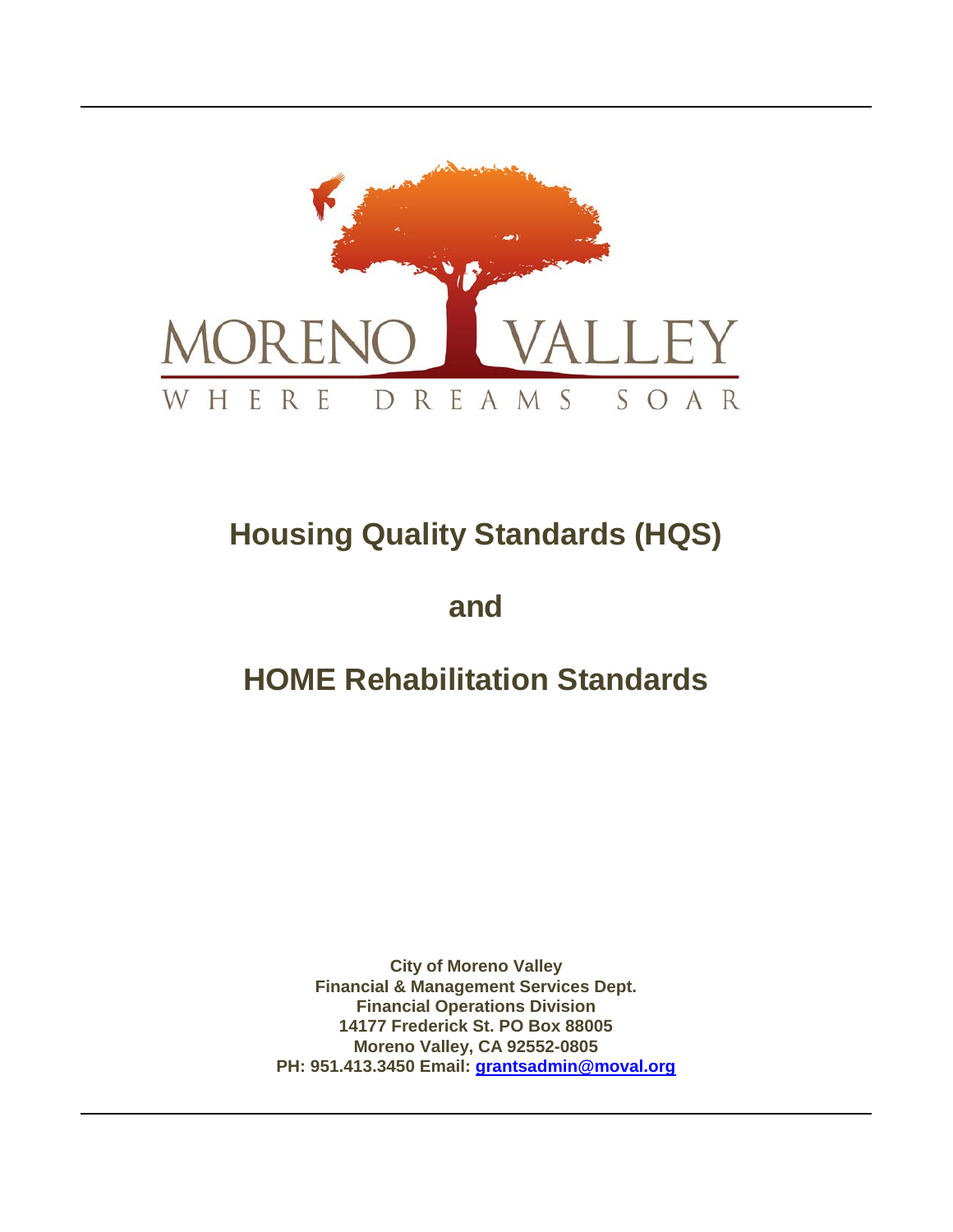## **TABLE OF CONTENTS**

| <b>HQS &amp; REHABILITATION STANDARDS INTRODUCTION</b> |  |
|--------------------------------------------------------|--|
|                                                        |  |
|                                                        |  |
|                                                        |  |
|                                                        |  |
|                                                        |  |
|                                                        |  |
|                                                        |  |
|                                                        |  |
|                                                        |  |
|                                                        |  |
|                                                        |  |
|                                                        |  |
|                                                        |  |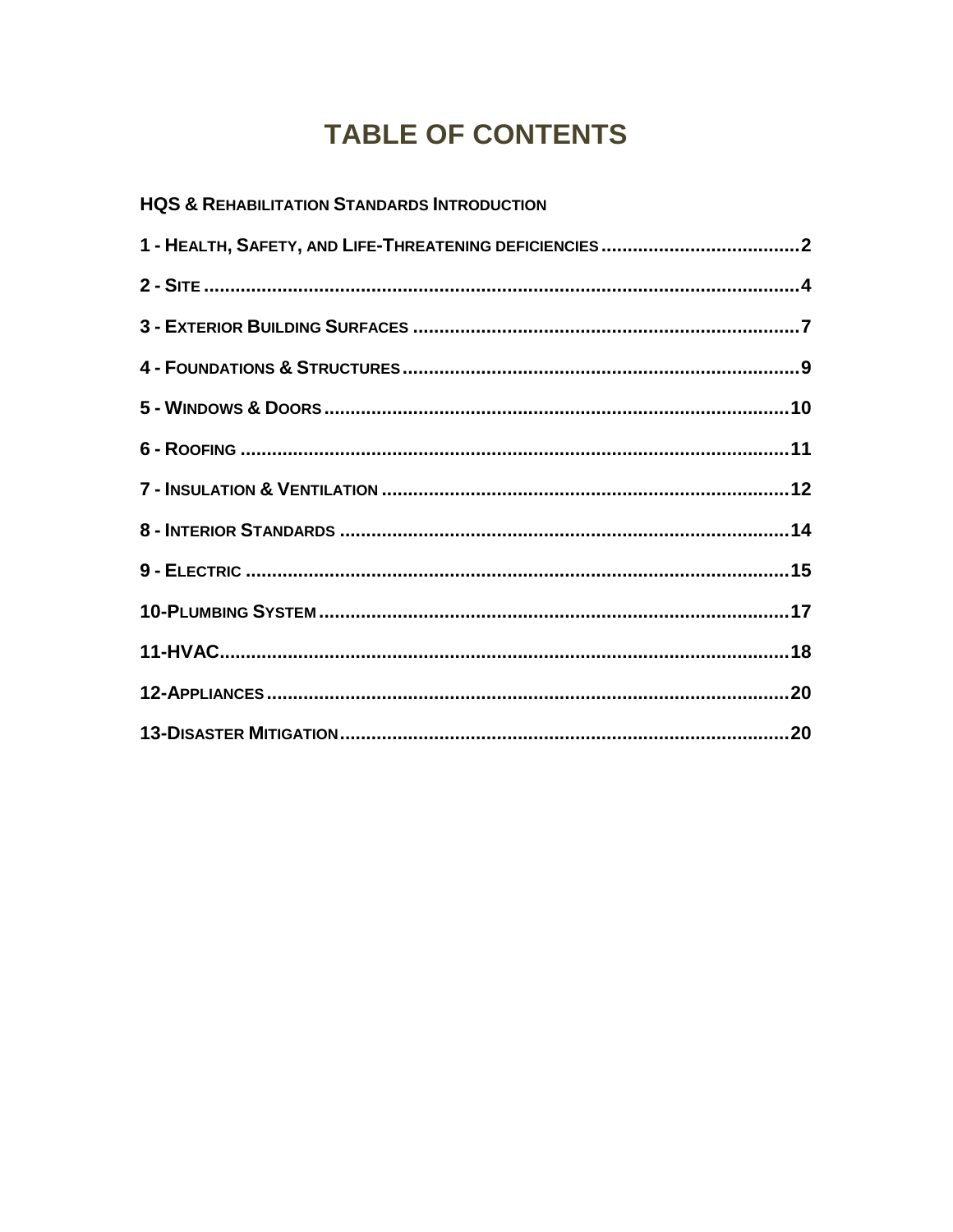#### **Housing Quality Standards**

The standards contained in this document establish the City of Moreno Valley Housing Quality Standards for the acquisition, rehabilitation and/or new construction of single-family and multifamily properties that are federally funded through the City Housing Programs. Pursuant to 24CFR§92.251, housing that is constructed or rehabilitated with HOME funds must meet all applicable local codes, ordinances, and rehabilitation standards, at the time of project completion. The housing will conform to Housing and Urban Department Housing Quality Standards, in addition with the City of Moreno Valley Housing Quality Standards, along with applicable municipal laws, or codes, and Building Code Standards - Title 24 California Code of Regulations current editions of the Building, Residential, Plumbing, Mechanical, Electrical, Green and Energy Code.

The primary objective of the Housing Quality Standards is to establish the criteria for the life, health and safety of the residents at the property and to repair/renovate/construct quality housing units. All housing units that receive federal assistance through the City of Moreno Valley may be inspected prior to, during construction, and upon completion of construction depending on the type of activity, for compliance with these requirements. A year-end warranty inspection may also be required on Single Family units that undergo housing rehabilitation and repair services. Multifamily housing units are inspected initially, upon completion, and at least annually throughout the affordability period for compliance with Housing Quality Standards requirements.

#### **HOME Rehabilitation Standards**

The City of Moreno Valley staff or its Subrecipient, contracted to perform the professional and technical services required for the Program, will review and approve work write-ups (i.e., plans and specifications) and written cost estimates to determine costs are reasonable and plans and specs are in compliance with these written rehabilitation standards. These standards apply to all HOME projects involving rehabilitation. Agencies and/or subrecipients responsible for the delivery of rehabilitation services will perform: (1) an initial inspection to determine deficiencies, and (2) progress and final inspections to ensure work is done in accordance with contract-approved work write-up, and applicable codes. Housing units must be free of deficiencies selected by HUD from the list of Uniform Physical Condition Standards as set forth in 24 CFR 5.705.

The City of Moreno Valley has adopted the following, written rehabilitation standards to provide a common basis for contractor bids. This ensures that all contractors are bidding work using identical methods and material. The following is a general overview by category.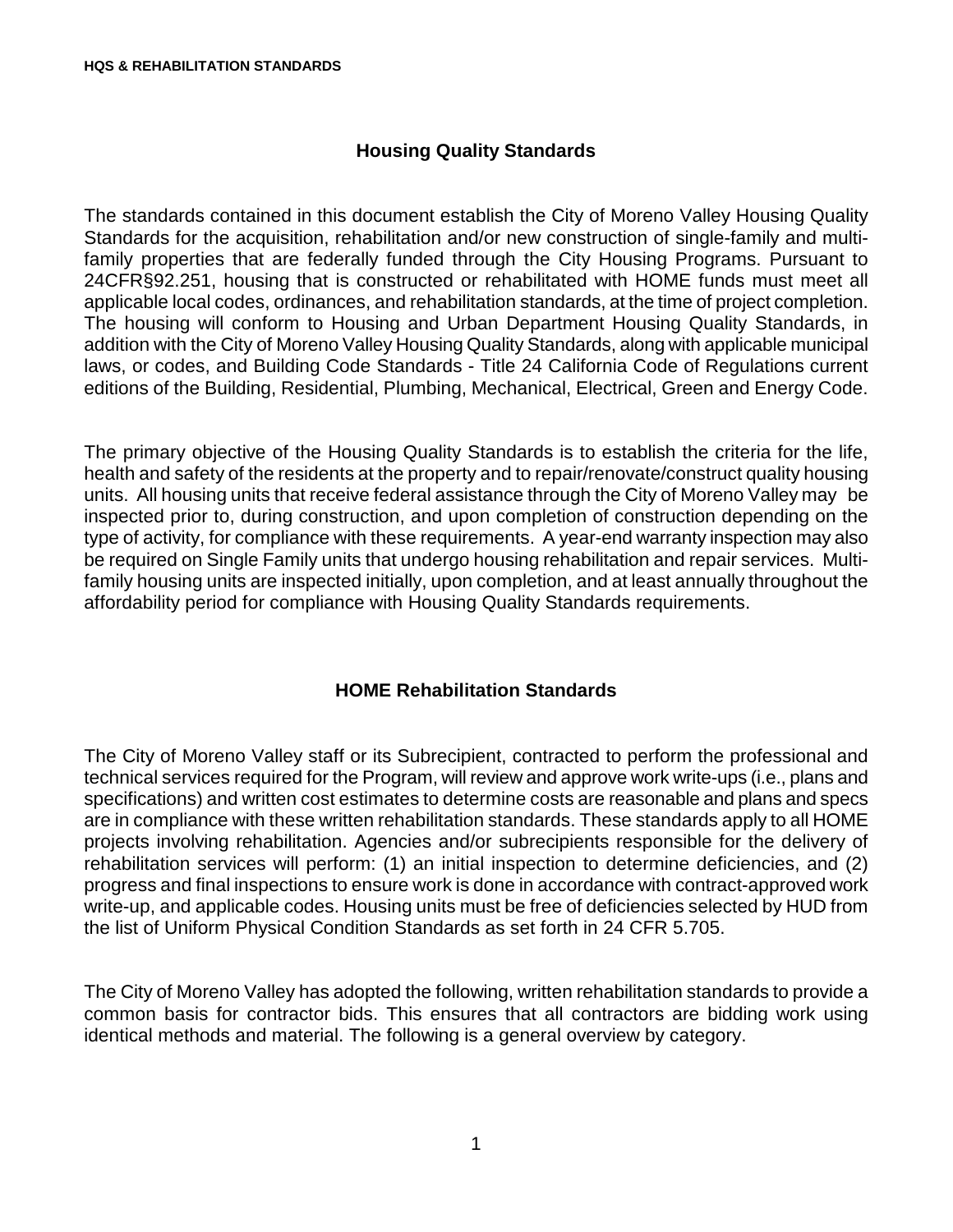## **1 Health, Safety, and Life-Threatening Deficiencies**

| <b>Lead Based Paint (LBP)</b>                                                                                                                                                                                                                                                                                                                                                                                                                                                                                                                                                    |                     |  |
|----------------------------------------------------------------------------------------------------------------------------------------------------------------------------------------------------------------------------------------------------------------------------------------------------------------------------------------------------------------------------------------------------------------------------------------------------------------------------------------------------------------------------------------------------------------------------------|---------------------|--|
| <b>Repair Standard</b>                                                                                                                                                                                                                                                                                                                                                                                                                                                                                                                                                           | Minimum Life 5 yrs. |  |
| For all houses constructed prior to 1978 - four (4) floors, two (2) window sills and two (2)<br>window troughs (all randomly selected) plus a blank sample must be submitted to an EPA-<br>accredited lead analytical laboratory and the dust samples must pass a dust wipe test for lead<br>content as per the protocol in the HUD Guidelines. Lead-safe work practices must be followed,<br>and only certified abatement contractors used to perform the work. See:<br>http://www.hud.gov/offices/lead/lbp/hudguidelines/<br>HUD lead-based paint requirements: 24 CFR part 35 |                     |  |
| <b>Replacement Standard</b><br>Minimum Life 20 yrs.                                                                                                                                                                                                                                                                                                                                                                                                                                                                                                                              |                     |  |
| When stabilization of surfaces containing LBP is impractical, the most affordable solution for<br>abatement of the component will be chosen. Walls containing LBP may be covered with<br>drywall or gutted and replaced with drywall. Trim and other wood or metal components<br>containing LBP may be removed and replaced with similar materials. Lead-safe work practices<br>must be followed, and only certified abatement contractors used to perform the work.                                                                                                             |                     |  |

| <b>Contaminants</b>                                                                                     |                                                                                         |
|---------------------------------------------------------------------------------------------------------|-----------------------------------------------------------------------------------------|
| <b>Repair Standard</b><br>Minimum Life 5 yrs.                                                           |                                                                                         |
| <b>NA</b>                                                                                               |                                                                                         |
| <b>Replacement Standard</b>                                                                             |                                                                                         |
| All materials installed will meet the following standards to minimize the presence of Volatile          |                                                                                         |
| Organic Compounds (VOC) and Formaldehyde:                                                               |                                                                                         |
| All paints and primers must meet the most recent Green Seal G-11 Environmental<br>$\bullet$             |                                                                                         |
| Standard. Http://www.greenseal.org/certification/standards/paints and coatings.pdf                      |                                                                                         |
| Adhesives must comply with Rule 1168 of the South Coast Air Quality Management<br>$\bullet$             |                                                                                         |
| District. http://www.aqmd.gov/rules/reg/reg11/r1168.pdf                                                 |                                                                                         |
| All caulks and sealants, including floor finishes, must comply with regulation 8, rule 51,<br>$\bullet$ |                                                                                         |
| of the Bay Area Air Quality Management District.                                                        |                                                                                         |
| All particleboard components will meet ANSI A208.1 for formaldehyde emission limits,<br>$\bullet$       |                                                                                         |
| or all exposed particleboard edges will be sealed with a low-VOC sealant or have a                      |                                                                                         |
| factory-applied, low-VOC sealant prior to installation. All MDF edges will meet ANSI                    |                                                                                         |
|                                                                                                         | A208.2 for formaldehyde emission limits, or all exposed MDF edges will be sealed with a |
| low-VOC sealant or have a factory-applied, low-VOC sealant prior to installation.                       |                                                                                         |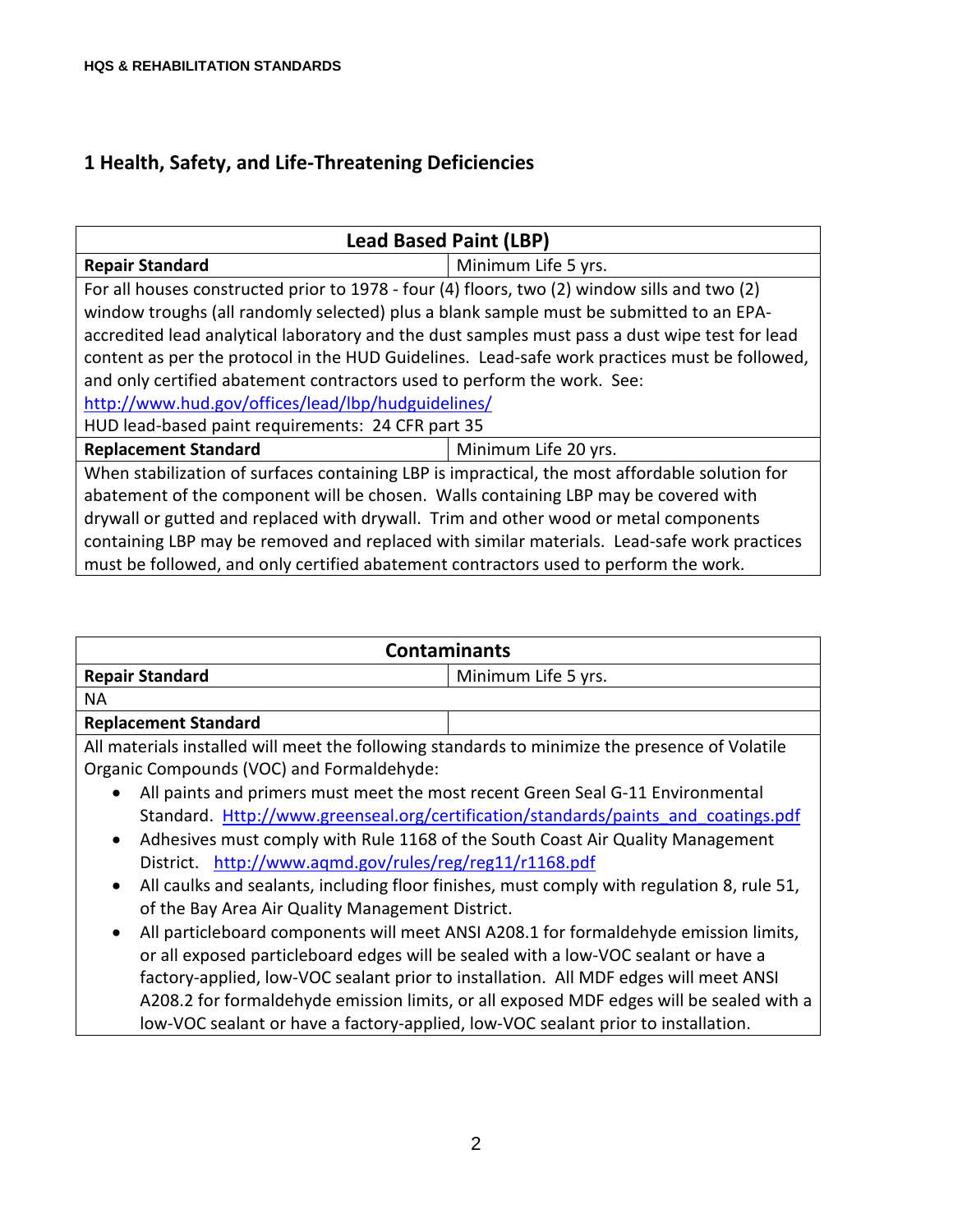| <b>Asbestos</b>                                                                                |                 |  |
|------------------------------------------------------------------------------------------------|-----------------|--|
| <b>Repair Standard</b>                                                                         | Minimum Life NA |  |
| Non-friable intact Asbestos materials that are not creating a hazard such as cementitious      |                 |  |
| exterior wall shingles may be left intact and painted if appropriate. Asbestos-resilient floor |                 |  |
| tiles may be labeled as such and covered with underlayment and new resilient flooring.         |                 |  |
| <b>Replacement Standard</b>                                                                    | Minimum Life NA |  |
| Friable asbestos components such as boiler or pipe insulation, badly deteriorated cementitious |                 |  |
| shingles or deteriorated flooring will be removed and, if necessary, replaced with non-        |                 |  |
| hazardous materials.                                                                           |                 |  |

| Radon                                                                                             |                      |  |
|---------------------------------------------------------------------------------------------------|----------------------|--|
| <b>Repair Standard</b>                                                                            | Minimum Life 5 yrs.  |  |
| All housing in this program will be subject to a "Short Term" Radon Test, and if the result is a  |                      |  |
| reading of 4 pCi/L or higher, a follow-up "Short Term" test will be performed. When a second      |                      |  |
| test is required, average the results. If the average is above 4 pCi/L, remediation will be       |                      |  |
| required.                                                                                         |                      |  |
| <b>Replacement Standard</b>                                                                       | Minimum Life 20 yrs. |  |
| If, as a result of the testing above, there is a presence of Radon at or above the 4 pCi/L level, |                      |  |
| remediation will be undertaken per the EPA guidance in their Consumer's Guide to Radon            |                      |  |
| Reduction. Http://www.epa.gov/radon/pubs/consguid.html                                            |                      |  |

| <b>Mold</b>                                                                                |                 |  |
|--------------------------------------------------------------------------------------------|-----------------|--|
| <b>Repair Standard</b>                                                                     | Minimum Life NA |  |
| Any presence of mold is unacceptable and must be addressed per the National Center for     |                 |  |
| Healthy Housing protocol "Creating a Healthy Home."                                        |                 |  |
| http://www.nchh.org/Portals/0/Contents/FloodCleanupGuide screen .pdf                       |                 |  |
| <b>Replacement Standard</b>                                                                | Minimum Life NA |  |
| All carpeting, drywall or other gypsum-based wall coverings or any other non-structural    |                 |  |
| components with mold present will be removed and replaced. The National Center for Healthy |                 |  |
| Housing protocol "Creating a Healthy Home" will be followed for remediation of structural  |                 |  |
| components.                                                                                |                 |  |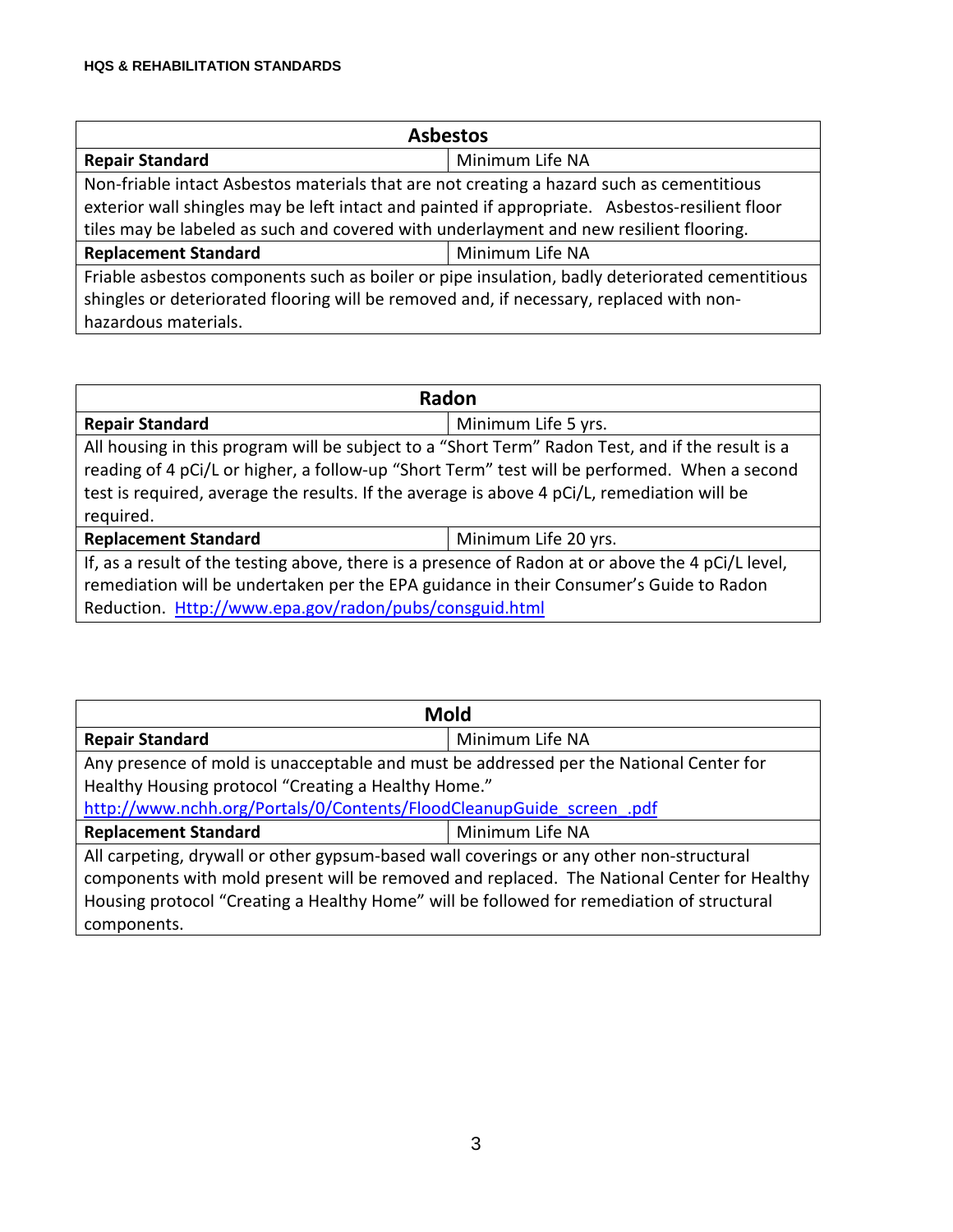| <b>Fire Safety - Egress</b>                                                                   |                 |  |
|-----------------------------------------------------------------------------------------------|-----------------|--|
| <b>Repair Standard</b>                                                                        | Minimum Life NA |  |
| <b>NA</b>                                                                                     |                 |  |
| <b>Replacement Standard</b>                                                                   | Minimum Life NA |  |
| Egress windows are required in all new sleeping and living areas unless other secondary means |                 |  |
| of escape requirements are met. The minimum dimensions for egress window clear openings       |                 |  |
| are 20" wide by 24" tall, with a Net clear opening of 5.7 square feet. No bedrooms should be  |                 |  |
| created in attics or basements unless Life Safety Code/Emergency Escape and egress            |                 |  |
| requirements are met.                                                                         |                 |  |

| <b>Fire and CO Alarms and Emergency Power</b>                                                  |                      |  |
|------------------------------------------------------------------------------------------------|----------------------|--|
| <b>Repair Standard</b>                                                                         | Minimum Life 5 years |  |
| Existing fire and smoke, carbon monoxide and security systems that meet code will be repaired  |                      |  |
| to operating condition. Smoke Alarms shall be listed in accordance with UL 217. Carbon         |                      |  |
| Monoxide alarms shall be listed in accordance with UL2034. Combination carbon monoxide         |                      |  |
| and smoke alarms shall be listed in accordance with UL 2034 and UL 217.                        |                      |  |
| <b>Replacement Standard</b>                                                                    |                      |  |
| Directly wired smoke detectors shall be required in each sleeping room, outside each separate  |                      |  |
| sleeping area in the immediate vicinity of the bedrooms, and in each floor level.              |                      |  |
|                                                                                                |                      |  |
| In a dwelling where there is a fuel burning appliance, fireplace, or an attached garage. CO    |                      |  |
| detectors are to be installed on each floor level and in the immediate vicinity outside of the |                      |  |
| bedrooms. Where a fuel burning appliance is located inside the bedroom or its attached         |                      |  |
| bathroom, a carbon monoxide detector shall be installed within the bedroom.                    |                      |  |

## **2 – Site**

| <b>Grading</b>                                                                                                                                                                                                                                         |                     |  |
|--------------------------------------------------------------------------------------------------------------------------------------------------------------------------------------------------------------------------------------------------------|---------------------|--|
| <b>Repair Standard</b>                                                                                                                                                                                                                                 | Minimum Life 5 yrs. |  |
| All grading adjacent to the building and for a distance of at least 10 feet away from the building<br>will slope away from the structure at a pitch of at least 1 inch per foot. All bare earth will be<br>reseeded or sod will be installed to cover. |                     |  |
| <b>Replacement Standard</b>                                                                                                                                                                                                                            |                     |  |
| <b>NA</b>                                                                                                                                                                                                                                              |                     |  |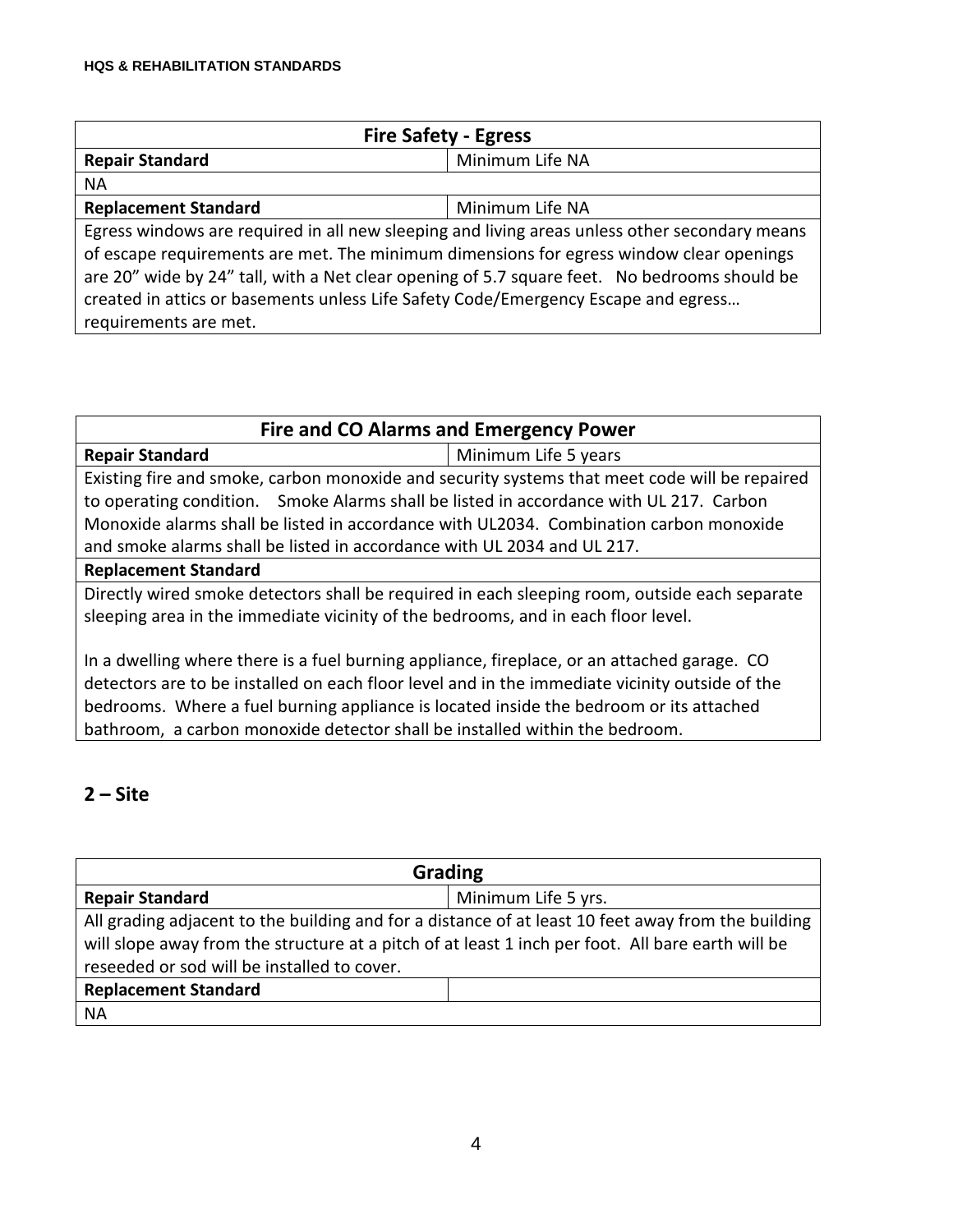| <b>Outbuildings</b>                                                                              |                     |  |
|--------------------------------------------------------------------------------------------------|---------------------|--|
| <b>Repair Standard</b>                                                                           | Minimum Life 5 yrs. |  |
| Unsafe and blighted structures, including outbuildings, will be removed if it is not financially |                     |  |
| feasible to complete the repairs required to make them structurally sound, leak-free, with lead  |                     |  |
| hazards stabilized. Detached garages should have operable and lockable doors and windows.        |                     |  |
| <b>Replacement Standard</b>                                                                      |                     |  |
| No outbuilding replacement is permitted in this program.                                         |                     |  |

| <b>Fencing</b>                                                                               |                     |  |
|----------------------------------------------------------------------------------------------|---------------------|--|
| <b>Repair Standard</b>                                                                       | Minimum Life 3 yrs. |  |
| Fencing on property lines is preferred. If repairs are needed, replacing sections in kind is |                     |  |
| permissible if the budget permits.                                                           |                     |  |
| <b>Replacement Standard</b>                                                                  |                     |  |
| Wholesale replacement of deteriorated fencing is discouraged and should only be undertaken   |                     |  |
| if the budget permits.                                                                       |                     |  |

| <b>Paving And Walks</b>                                                                              |                                                                                                 |
|------------------------------------------------------------------------------------------------------|-------------------------------------------------------------------------------------------------|
| <b>Repair Standard</b>                                                                               | Minimum Life 5 yrs.                                                                             |
| Essential paving, such as front sidewalks and driveways with minor defects, will be repaired to      |                                                                                                 |
| match. Tripping hazards greater than 34" must be addressed. Non-essential, highly                    |                                                                                                 |
| deteriorated paving, such as sidewalks that are unnecessary, will be removed and                     |                                                                                                 |
| appropriately landscaped.                                                                            |                                                                                                 |
| <b>Replacement Standard</b>                                                                          |                                                                                                 |
| Un-repairable essential walks and driveways will be replaced with permeable paving when              |                                                                                                 |
| financially feasible or concrete per City Ordinance. Wood-framed, handicapped-accessible             |                                                                                                 |
|                                                                                                      | ramps are an eligible expense and will be completed on a case-by-case basis in accordance with  |
|                                                                                                      | accessibility requirements in 24 CFR part 8, which implements Section 504 of the Rehabilitation |
| Act of 1973 (29 U.S.C. 794), and Titles II and III of the Americans with Disabilities Act (42 U.S.C. |                                                                                                 |
| 12131-12189) implemented at 28 CFR parts 35 and 36, as applicable.                                   |                                                                                                 |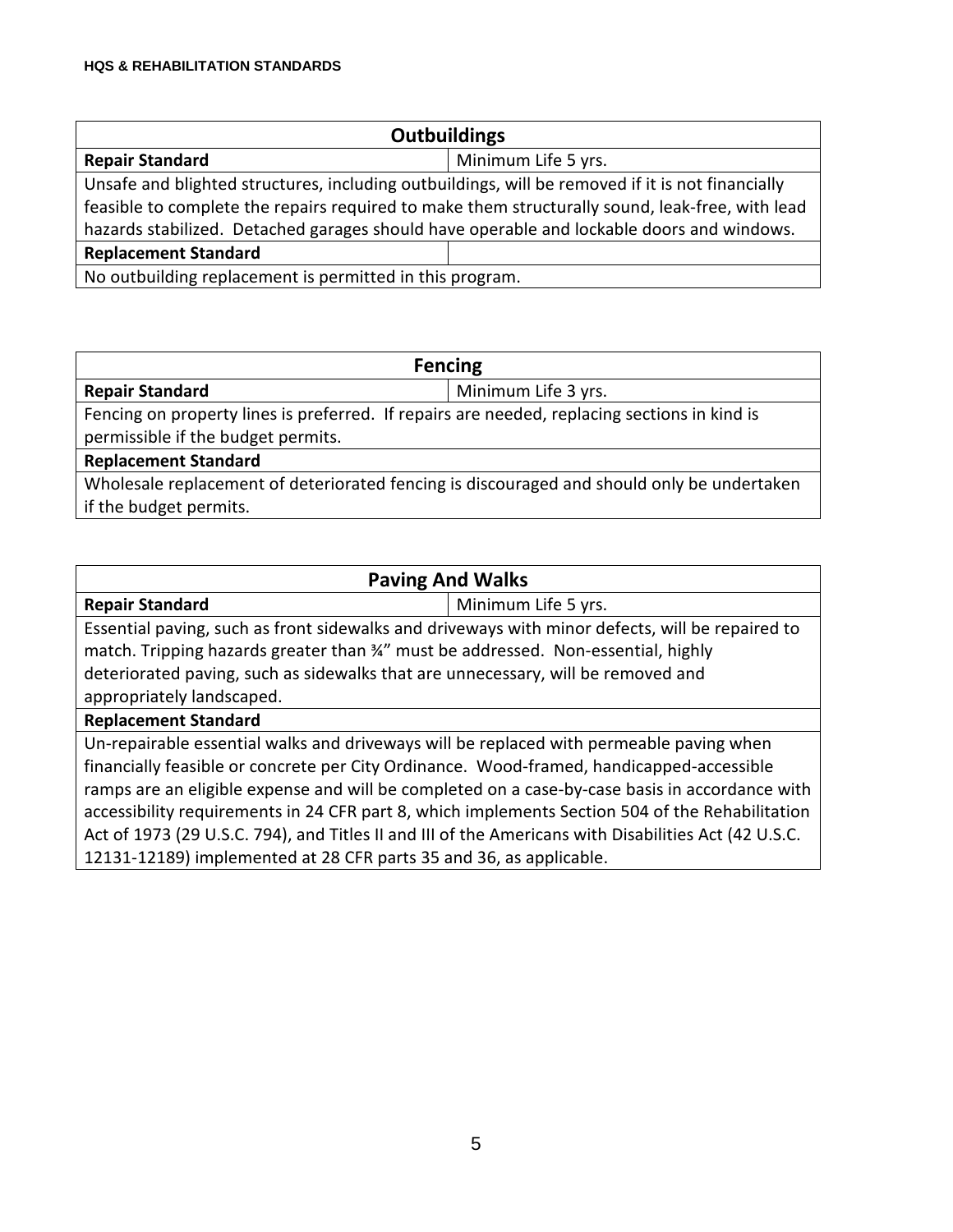| <b>Trees and Shrubbery</b>                                                                       |  |  |
|--------------------------------------------------------------------------------------------------|--|--|
| <b>Repair Standard</b><br>Minimum Life 5 yrs                                                     |  |  |
| Trees that are dead, dying, or hazardous will be removed. Removal will include cutting close to  |  |  |
| the ground, grinding of the stump to 12 inches below the finished grade, installation of topsoil |  |  |
| and re-seeding.                                                                                  |  |  |
| <b>Replacement Standard</b>                                                                      |  |  |
| Replacement trees and shrubs are permitted if economically feasible and must be selected         |  |  |
| from the State Extension Service list of local, drought-resistant and non-invasive plant         |  |  |
| materials. In placement of trees, attention should be paid to shading the house to reduce air    |  |  |
| conditioning costs. Also, trees should be located a sufficient distance from foundations,        |  |  |
| sidewalls, walkways, driveways, patios and sidewalks in order to avoid future damage from        |  |  |
| root growth and branches brushing against the structure. Setbacks from structures should         |  |  |
| typically exceed half of the canopy diameter of a full-grown example of the species.             |  |  |

| Lawn & Yard                                                                                |                     |  |
|--------------------------------------------------------------------------------------------|---------------------|--|
| <b>Repair Standard</b>                                                                     | Minimum Life 1 yrs. |  |
| Bare section of lawn will be reseeded with State Extension Service-recommended, drought-   |                     |  |
| resistant varieties such as Tall Fescue.                                                   |                     |  |
| <b>Replacement Standard</b>                                                                |                     |  |
| Wholesale replacement of lawn grasses is not allowed, over-seeding is permitted with State |                     |  |
| Extension Service-recommended, drought-resistant varieties such as Tall Fescue.            |                     |  |
|                                                                                            |                     |  |

| <b>Exterior House Numbers and Mailboxes</b>                                                      |  |  |
|--------------------------------------------------------------------------------------------------|--|--|
| <b>Repair &amp; Replacement Standard</b><br>Minimum Life 5 years                                 |  |  |
| All houses will have 4" house numbers clearly displayed. Address identification shall be legible |  |  |
| and placed in a position that is visible from the street or road fronting the property.          |  |  |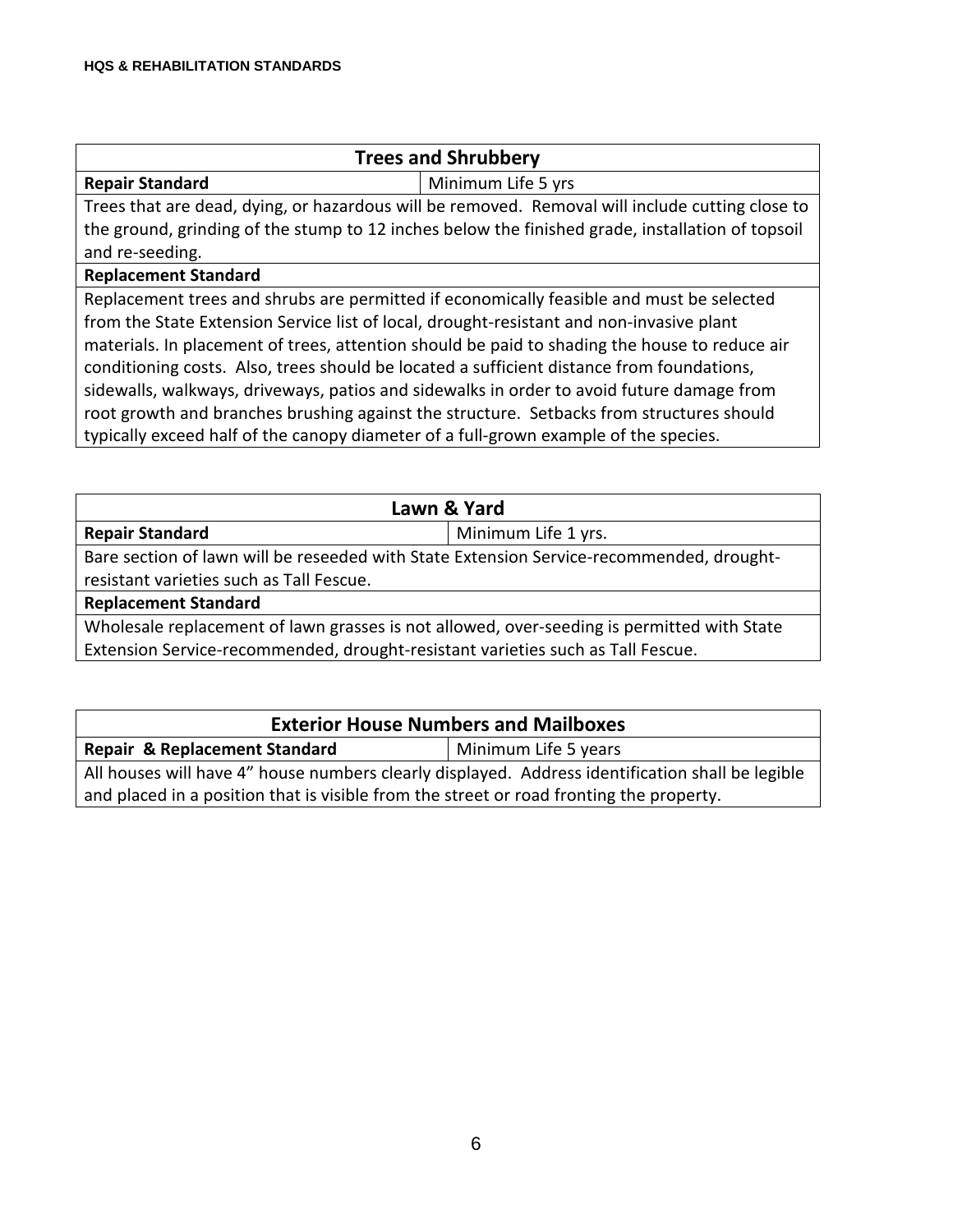| <b>Others - Site</b>                                                                     |  |
|------------------------------------------------------------------------------------------|--|
| <b>Repair &amp; Replacement Standard</b>                                                 |  |
| . Property containing abandoned, damaged, broken equipment: furniture or other discarded |  |

Property containing abandoned, damaged, broken equipment; furniture or other discarded items will be removed and properly disposed of in an approved manner.

Swimming pools, spas, fountains or water features will be free of stagnant water and nuisance migratory insects and mosquito larvae. Open excavations will be properly protected, secured or back filled with an approved and debris free organic material. Fence and gate requirements for pools and spas will be maintained under the code in which they were approved and installed.

All utilities will be intact and operational for their designed and intended use. Private and public waste disposal systems will be connected and appropriately discharge the disposal of waste.

#### **3 - Exterior Building Surfaces**

| <b>Exterior Cladding &amp; Caulking</b>                                                          |                       |  |
|--------------------------------------------------------------------------------------------------|-----------------------|--|
| <b>Repair Standard</b>                                                                           | Minimum Life 10 years |  |
| Siding and trim will be intact and weatherproof. All exterior wood components will have a        |                       |  |
| minimum of one continuous coat of paint, and no exterior painted surface will have any           |                       |  |
| deteriorated paint. For caulking, exterior grade shall be used. Buildings designated as historic |                       |  |
| will have existing wood siding repaired in kind. New exterior wood will blend with existing and  |                       |  |
| will be spot-primed and top-coated in a lead-safe manner.                                        |                       |  |
| <b>Replacement Standard</b>                                                                      |                       |  |
| Buildings not designated as historic may have siding replaced with vinyl siding to match the     |                       |  |
| existing configuration. CertainTeed, Mastic, and Wolverine brands are approved. If replaced,     |                       |  |
| soffit material will be vented/perforated vinyl. New wood components will be FSC certified.      |                       |  |

<http://www.fsc.org/>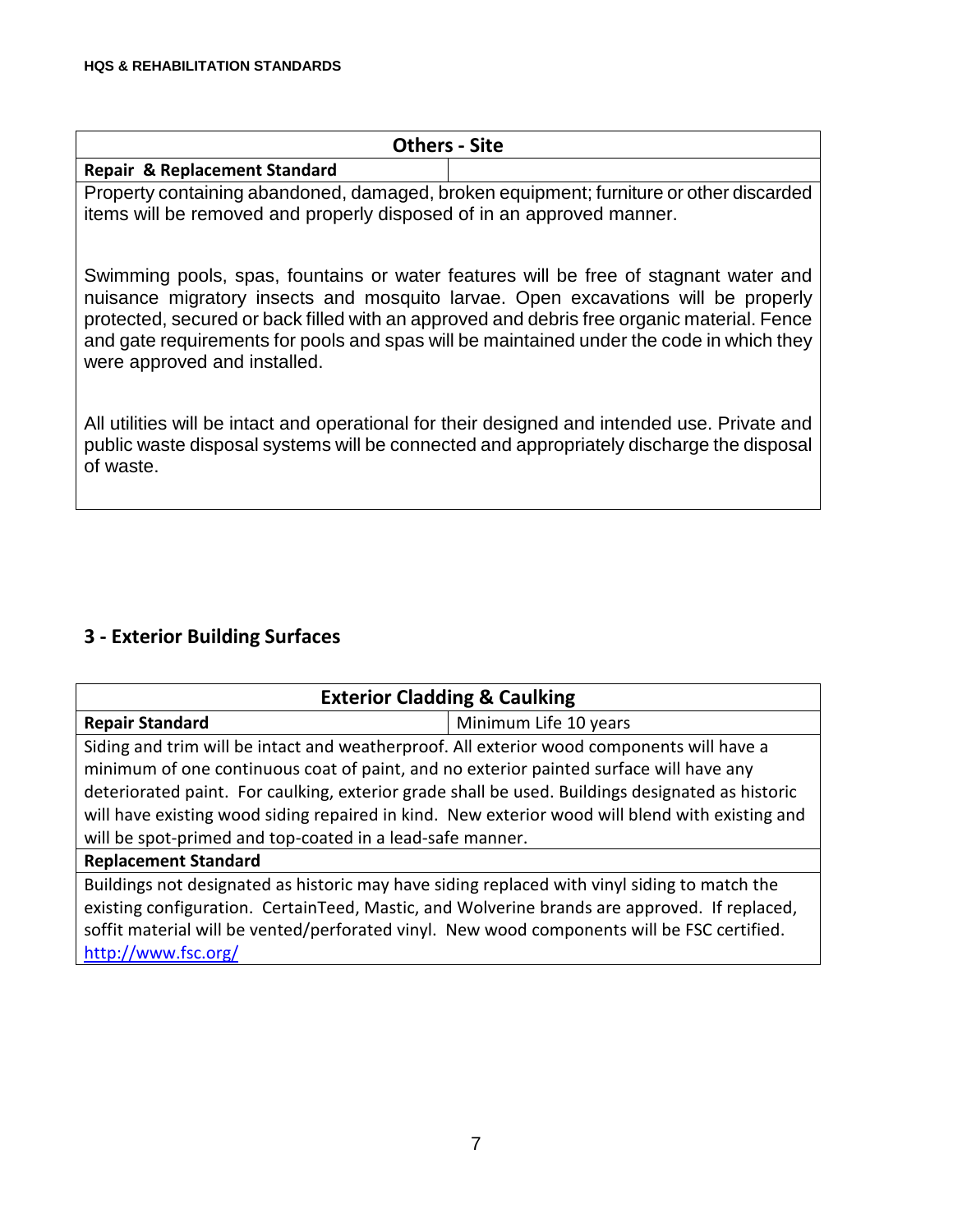| <b>Exterior Porches</b>                                                                         |                      |  |
|-------------------------------------------------------------------------------------------------|----------------------|--|
| <b>Repair Standard</b>                                                                          | Minimum Life 5 years |  |
| Deteriorated concrete porches will be repaired when possible. Unsafe wood porch                 |                      |  |
| components will be repaired with readily available materials to conform closely to historically |                      |  |
| accurate porches in the neighborhood. Porch repairs will be structurally sound, with smooth     |                      |  |
| and even decking surfaces. Deteriorated wood structural components will be replaced with        |                      |  |
| preservative-treated wood.                                                                      |                      |  |
| <b>Replacement Standard</b>                                                                     |                      |  |
| Porches on building designated as historic will be rebuilt to conform closely to historically   |                      |  |
| accurate porches in the neighborhood. Decks on non-historic porches will be replaced with       |                      |  |
| 5/4" preservative-treated decking. Replaced railings will meet code. Replaced wood structural   |                      |  |
| components will be preservative-treated.                                                        |                      |  |

| <b>Exterior Railings</b>                                                                               |                      |  |
|--------------------------------------------------------------------------------------------------------|----------------------|--|
| <b>Repair Standard</b>                                                                                 | Minimum Life 5 years |  |
| Existing handrails will be structurally sound. Guard rails are required on any accessible area         |                      |  |
| with a walking surface over 30" above the adjacent ground level. Sound railings may be                 |                      |  |
| repaired if it is possible to maintain the existing style. On historic structures railing repairs will |                      |  |
| be historically sensitive.                                                                             |                      |  |
| <b>Replacement Standard</b>                                                                            |                      |  |
| Handrails will be present on one side of all interior and exterior steps or stairways with more        |                      |  |
| than two risers and around porches or platforms over 30" above the adjacent ground level, and          |                      |  |
| will meet local codes. Handrails and guard rails will conform to the style of similar components       |                      |  |
| in the neighborhood. But, in no case, shall be less than what is required by adopted building          |                      |  |
| codes. On historic structures new railings will be historically sensitive.                             |                      |  |

| <b>Exterior Steps and Decks</b>                                                                 |                      |  |
|-------------------------------------------------------------------------------------------------|----------------------|--|
| <b>Repair Standard</b>                                                                          | Minimum Life 5 years |  |
| Steps, stairways, and porch decks will be structurally sound, reasonably level, with smooth and |                      |  |
| even surfaces. Repairs will match existing materials,                                           |                      |  |
| <b>Replacement Standard</b>                                                                     |                      |  |
| In non-historic structures wood decking may be replaced with 5/4" X 6" preservative-treated     |                      |  |
| material and new steps will be constructed from nominal 2" preservative-treated wood. On        |                      |  |
| historic structures new wood decking will be 34" clear T & G fir, primed on all 6 sides before  |                      |  |
| installation.                                                                                   |                      |  |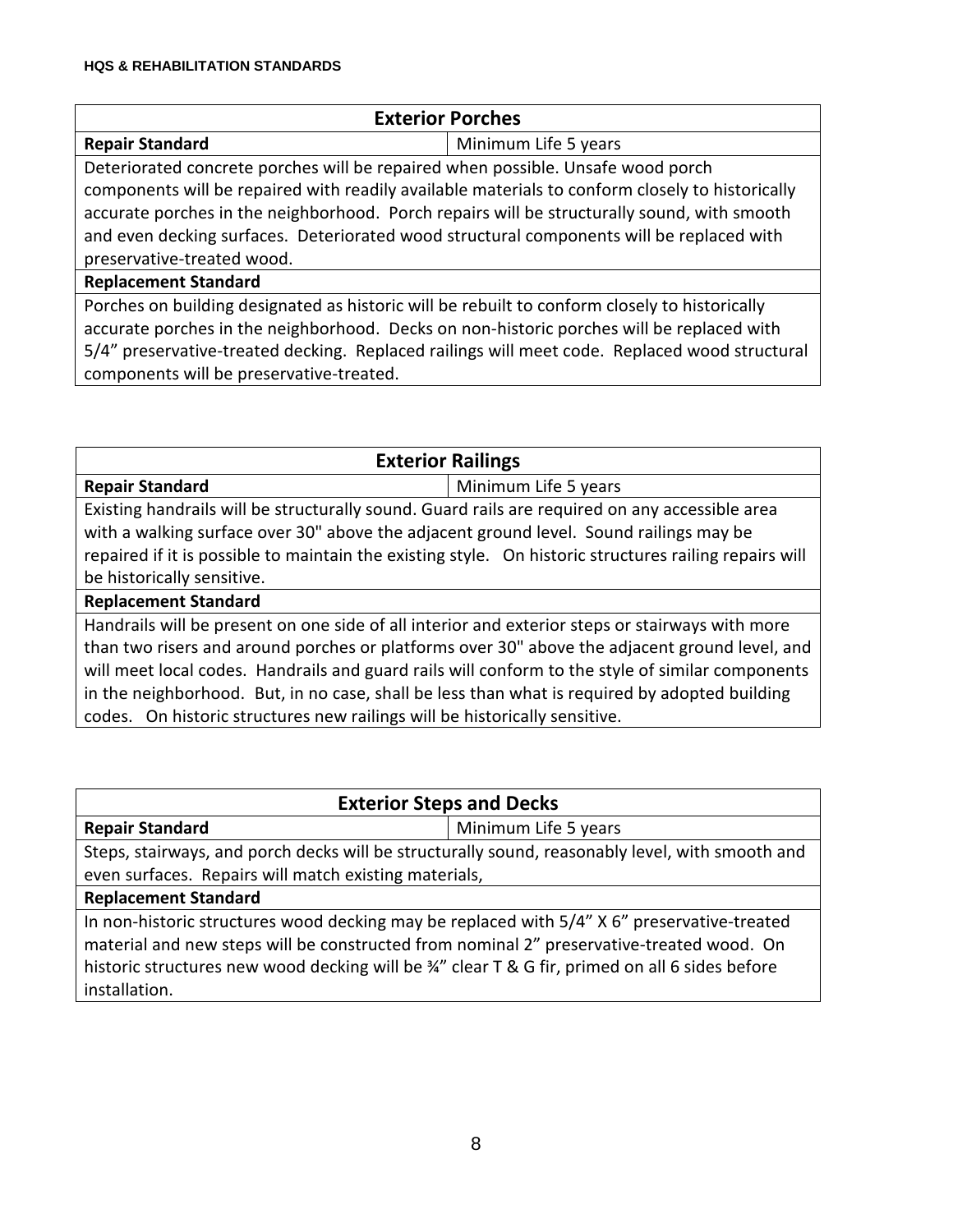### **4 - Foundations & Structure**

| <b>Firewalls</b>                                                                                |                      |  |
|-------------------------------------------------------------------------------------------------|----------------------|--|
| <b>Repair Standard</b>                                                                          | Minimum Life 5 years |  |
| Party walls will be maintained without cracks and plaster deterioration and covered with 5/8"   |                      |  |
| type X gypsum, glued and screwed to structure.                                                  |                      |  |
| <b>Replacement Standard</b>                                                                     |                      |  |
| When frame walls and floors adjoining other dwellings are gutted, new wall finish installations |                      |  |
| will conform to local requirements for fire ratings.                                            |                      |  |

| <b>Foundations</b>                                                                  |                       |  |
|-------------------------------------------------------------------------------------|-----------------------|--|
| <b>Repair Standard</b>                                                              | Minimum Life 15 years |  |
| Foundations will be repaired to be sound, reasonably level, and free from movement. |                       |  |
| <b>Replacement Standard</b>                                                         |                       |  |
| Foundation replacements are beyond the scope of the program.                        |                       |  |

| <b>Structural Walls</b>                                                                         |                       |  |
|-------------------------------------------------------------------------------------------------|-----------------------|--|
| <b>Repair Standard</b>                                                                          | Minimum Life 15 years |  |
| Structural framing and masonry will be free from visible deterioration, rot, or serious termite |                       |  |
| damage, and be adequately sized for current loads. Prior to rehab, all sagging floor joists or  |                       |  |
| rafters will be visually inspected, and significant structural damage and its cause will be     |                       |  |
| corrected.                                                                                      |                       |  |
| <b>Replacement Standard</b>                                                                     |                       |  |
| New structural walls will be minimum 2" x 4", 16" OC. All exterior walls that are part of the   |                       |  |
| building envelope (the air barrier and thermal barrier separating the conditioned space from    |                       |  |
| the non-conditioned space) will be insulated with a minimum R-13 insulation and sheathed/       |                       |  |
| structurally braced according to code.                                                          |                       |  |

| <b>Additions or Outbuildings</b>                                                                                                                                                                                                                                                                                                                                                              |                       |  |
|-----------------------------------------------------------------------------------------------------------------------------------------------------------------------------------------------------------------------------------------------------------------------------------------------------------------------------------------------------------------------------------------------|-----------------------|--|
| <b>Repair Standard</b>                                                                                                                                                                                                                                                                                                                                                                        | Minimum Life NA       |  |
| <b>NA</b>                                                                                                                                                                                                                                                                                                                                                                                     |                       |  |
| <b>Replacement Standard</b>                                                                                                                                                                                                                                                                                                                                                                   | Minimum Life 60 years |  |
| New additions are acceptable only when $-$ for marketing and livability reasons $-$ it is necessary<br>to add additional bedroom space. Stamped plans must be submitted to the City Building<br>Official for review and approval prior to bidding. All standards for Exterior Building Surfaces,<br>Roofing, Windows and Doors, Insulation and Ventilation, Plumbing, Electrical, HVAC apply. |                       |  |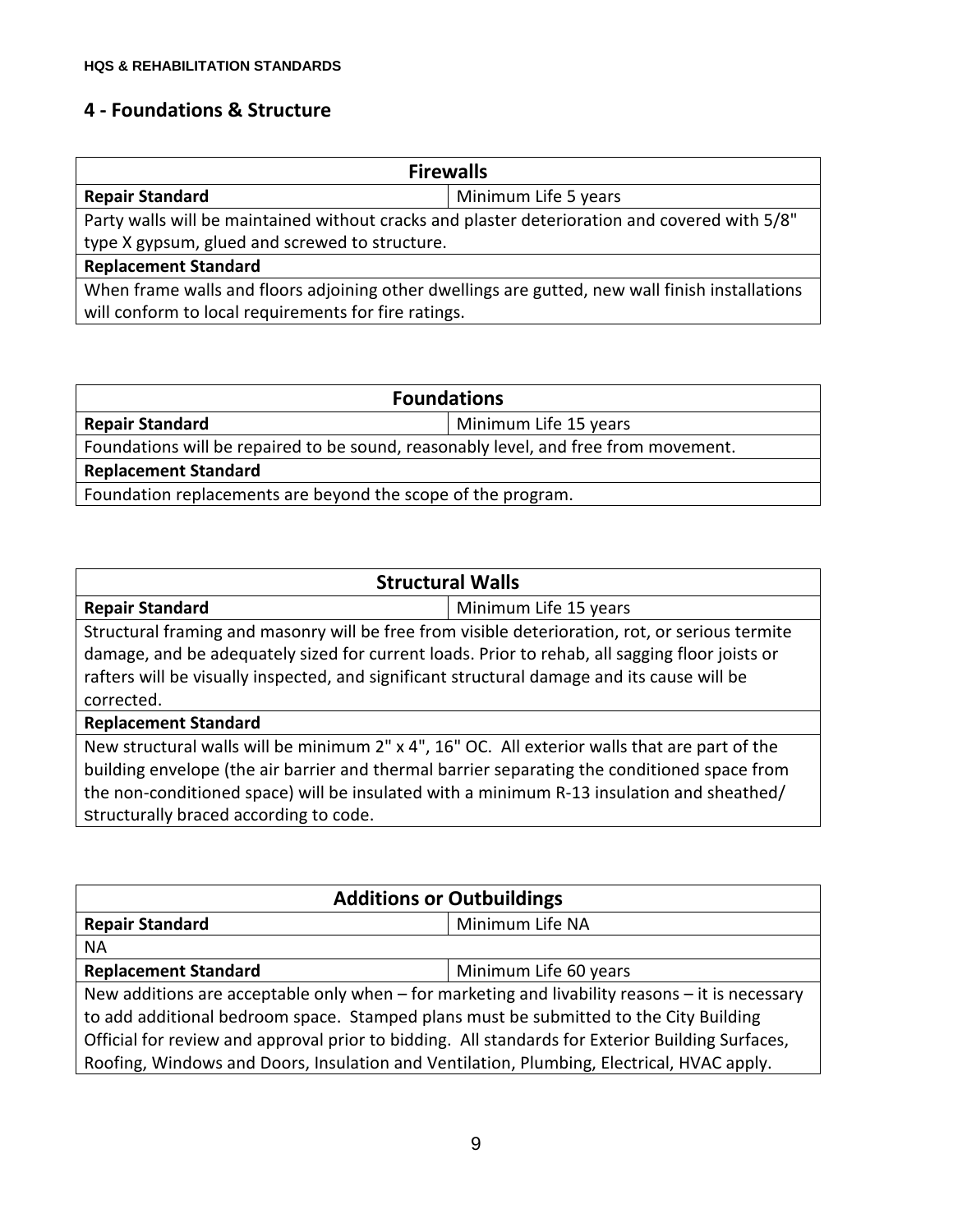| <b>Tie Downs</b>                                                                        |                       |
|-----------------------------------------------------------------------------------------|-----------------------|
| <b>Repair Standard</b>                                                                  | Minimum Life 15 years |
| Tie downs will be repaired to be sound, reasonably level, and free from movement as all |                       |
| manufactured homes not on permanent foundations must have a tiedown system to support   |                       |
| the installation against wind loading.                                                  |                       |
| <b>Replacement Standard</b>                                                             |                       |
| Tie down replacements are beyond the scope of the program.                              |                       |

### **5 - Windows and Doors**

| <b>Interior Doors</b>                                                                     |                      |  |
|-------------------------------------------------------------------------------------------|----------------------|--|
| <b>Repair Standard</b>                                                                    | Minimum Life 5 years |  |
| Baths and occupied bedrooms will have operating doors and lock sets.                      |                      |  |
| <b>Replacement Standard</b>                                                               |                      |  |
| Hollow-core, pressed-wood product consistent with the style of existing doors including a |                      |  |
| brass-plated bedroom lock set.                                                            |                      |  |

| <b>Exterior Doors</b>                                                                                                                                                                                                                                                                                                                                                                                     |                      |  |
|-----------------------------------------------------------------------------------------------------------------------------------------------------------------------------------------------------------------------------------------------------------------------------------------------------------------------------------------------------------------------------------------------------------|----------------------|--|
| <b>Repair Standard</b>                                                                                                                                                                                                                                                                                                                                                                                    | Minimum Life 5 years |  |
| Exterior doors will be solid, weather-stripped and will operate smoothly. They will include a                                                                                                                                                                                                                                                                                                             |                      |  |
| peep site, a dead bolt, and an entrance lock set.                                                                                                                                                                                                                                                                                                                                                         |                      |  |
| <b>Replacement Standard</b>                                                                                                                                                                                                                                                                                                                                                                               |                      |  |
| Replacement doors at the front of the property for historically significant buildings will be<br>historically sensitive. Steel, six-panel doors may be installed at entrances not visible from the<br>front street and on the front of the property for buildings that are not historically significant.<br>Dead bolt locks will be installed on all exterior doors keyed to match. All new doors will be |                      |  |
| weather-stripped to be air tight.                                                                                                                                                                                                                                                                                                                                                                         |                      |  |

| <b>Windows</b>                                                                                    |                 |  |
|---------------------------------------------------------------------------------------------------|-----------------|--|
| <b>Repair Standard</b>                                                                            | Minimum Life NA |  |
| All windows will operate, remain in an open position when placed there, lock when closed and      |                 |  |
| the open section will be covered with a screen.                                                   |                 |  |
| <b>Replacement Standard</b>                                                                       |                 |  |
| Windows that are not repairable may be replaced and will meet the current adopted California      |                 |  |
| Energy Code standards for this geographic region.                                                 |                 |  |
| Windows on key façades of historically sensitive properties will be wood of the style original to |                 |  |
| the building. New windows on other properties may be vinyl and double-glazed.                     |                 |  |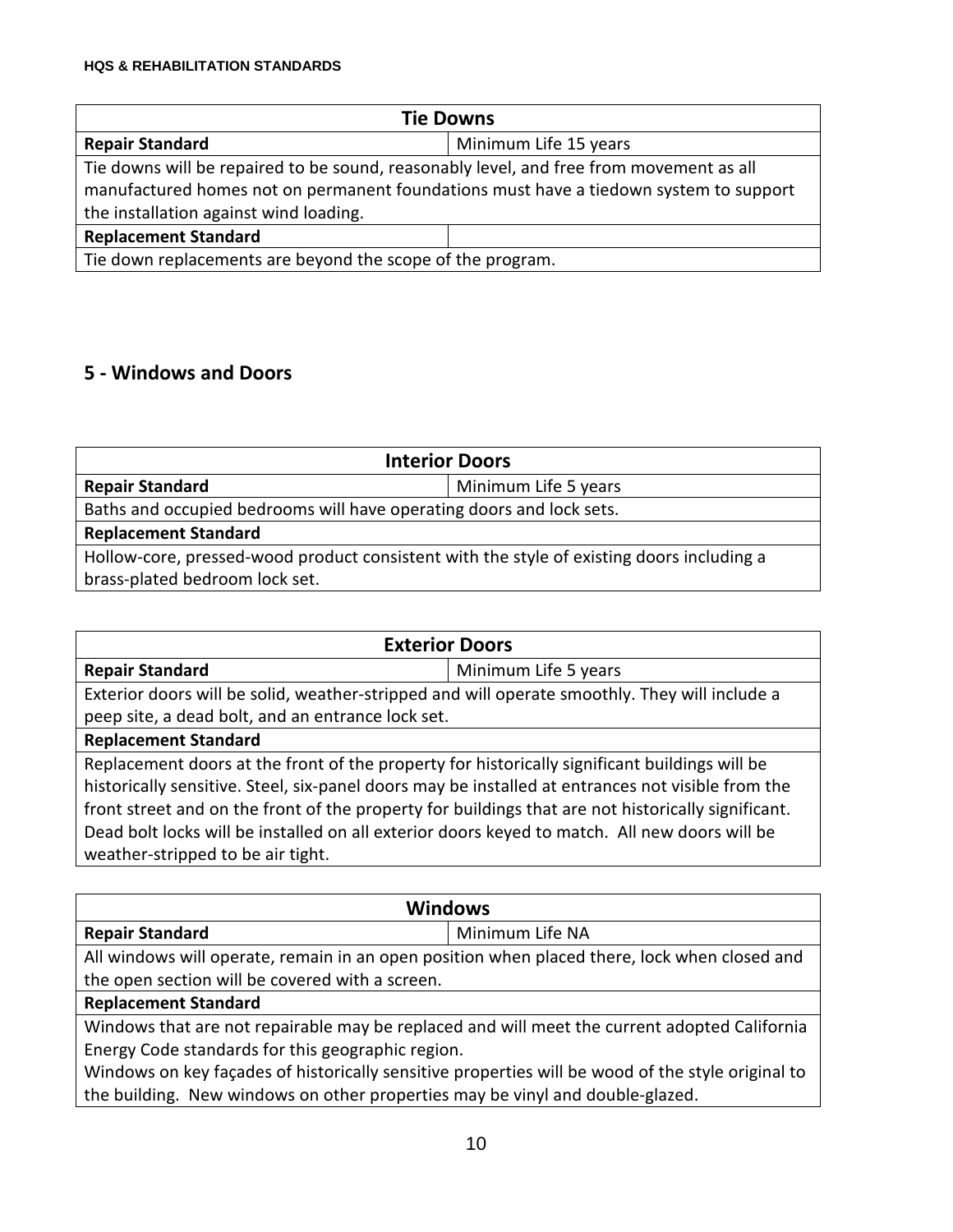| <b>Basement Windows</b>                                                                 |                      |  |
|-----------------------------------------------------------------------------------------|----------------------|--|
| <b>Repair Standard</b>                                                                  | Minimum Life 5 years |  |
| A minimum of 2 basement windows on opposite sides of the building must be operable for  |                      |  |
| ventilation, in good working order, and lockable.                                       |                      |  |
| <b>Replacement Standard</b>                                                             |                      |  |
| Basement windows may be replaced with glass block. If so, a minimum of 2 glass block    |                      |  |
| windows on opposite sides of the building must have operable and lockable center vents. |                      |  |

## **6 – Roofing**

| <b>Flat and Low-Slope Roofing</b>                                                                   |                      |  |
|-----------------------------------------------------------------------------------------------------|----------------------|--|
| <b>Repair Standard</b>                                                                              | Minimum Life 2 years |  |
| Built-up roofing that is leak-free will be re-coated and flashing and accessories repaired if their |                      |  |
| minimum life is questionable.                                                                       |                      |  |
| <b>Replacement Standard</b>                                                                         |                      |  |
| The most cost-effective roof – either 3-ply, hot built-up or EPDM – will be installed.              |                      |  |

| <b>Pitched Roofs</b>                                                                             |                      |  |
|--------------------------------------------------------------------------------------------------|----------------------|--|
| <b>Repair Standard</b>                                                                           | Minimum Life 5 years |  |
| Missing and leaking shingles and flashing will be repaired on otherwise functional roofs. Slate, |                      |  |
| metal and tile roofs will be repaired when possible. Antennae will be removed.                   |                      |  |
| <b>Replacement Standard</b>                                                                      |                      |  |
| No more than 2 layers of asphalt shingles are permitted. Fiberglass, asphalt, 3-tab, class A     |                      |  |
| shingles with a prorated 25-year warranty with a continuous ridge vent will be installed         |                      |  |
| required felt paper with new drip edge on all edges.                                             |                      |  |

| <b>Gutters and Downspouts</b>                                                                    |                      |  |
|--------------------------------------------------------------------------------------------------|----------------------|--|
| <b>Repair Standard</b>                                                                           | Minimum Life 5 years |  |
| Gutters and downspouts must be in good repair, leak free and collect storm water from all        |                      |  |
| lower roof edges.                                                                                |                      |  |
| <b>Replacement Standard</b>                                                                      |                      |  |
| Gutters and downspouts will be installed and collect storm water from all lower roof edges.      |                      |  |
| Concrete splash blocks will be installed to move water away from the foundation. The system      |                      |  |
| must move all storm water away from the building and prevent water from entering the             |                      |  |
| In addition to positive drainage away from the building, outlets will be a minimum<br>structure. |                      |  |
| of 3 feet away from the foundation when located in a known floodplain, or area subject to        |                      |  |
| flooding.                                                                                        |                      |  |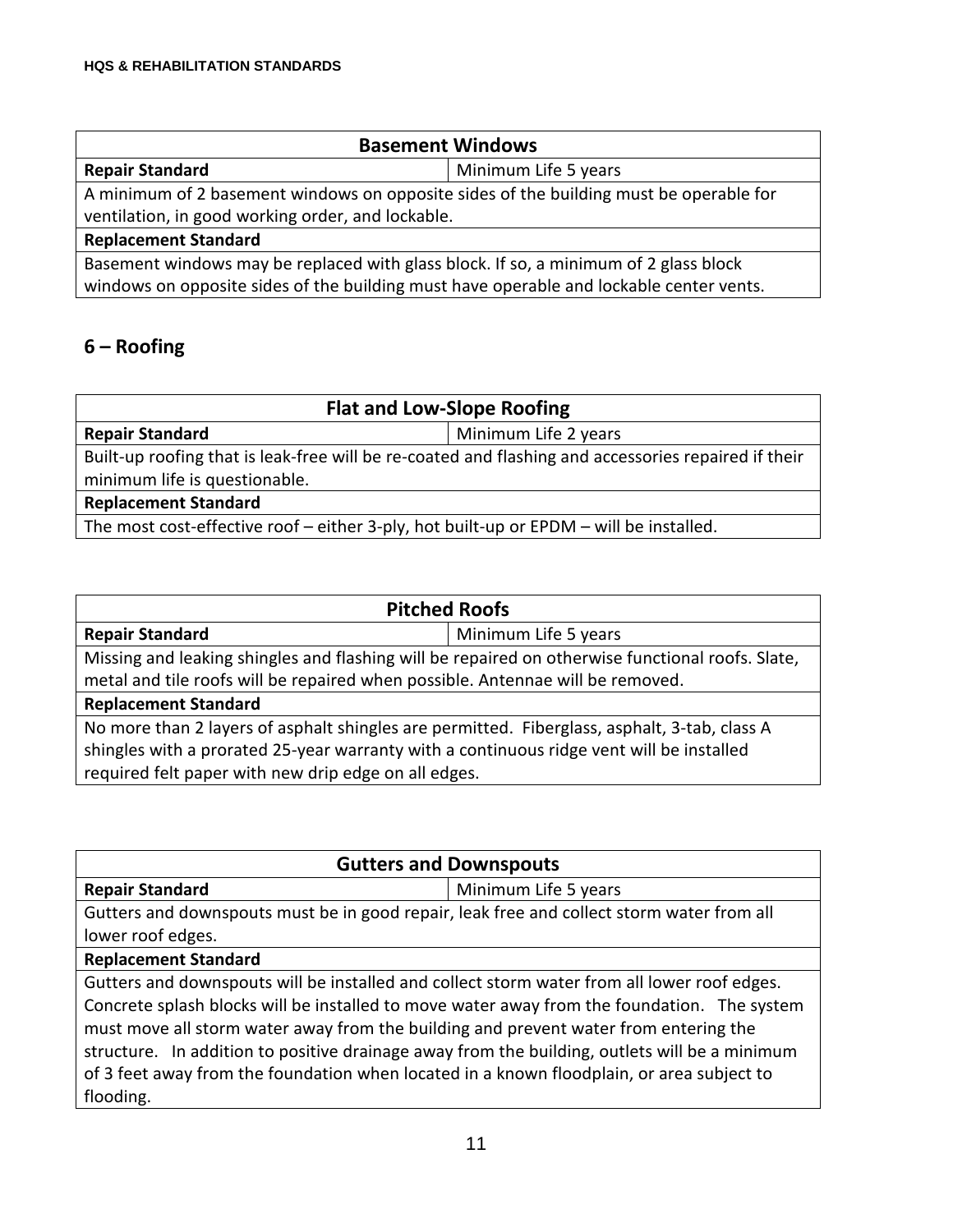## **7 - Insulation and Ventilation**

| <b>Infiltration</b>                                                                                |              |  |
|----------------------------------------------------------------------------------------------------|--------------|--|
| <b>Repair Standard</b>                                                                             | Minimum Life |  |
| All homes or units will be tested with a Blower Door and any existing air sealing will be repaired |              |  |
| to attain a maximum 0.35 Air Changes per Hour at 50 Pascal pressure (0.35 ACH50).                  |              |  |
| <b>Replacement Standard</b>                                                                        |              |  |
| All homes or units will be air sealed to meet the minimum Blower Door test requirements of         |              |  |
| 0.35 Air Changes per Hour at 50 Pascal pressure (0.35 ACH50).                                      |              |  |

| <b>Insulation</b>                                                                                            |                       |  |
|--------------------------------------------------------------------------------------------------------------|-----------------------|--|
| <b>Repair Standard</b>                                                                                       | Minimum Life NA       |  |
| NA.                                                                                                          |                       |  |
| <b>Replacement Standard</b>                                                                                  | Minimum Life 20 years |  |
| The envelopes of all homes of units will have a continuous air barrier and a continuous thermal              |                       |  |
| barrier that is in contact with the air barrier. Attic insulation shall be a minimum of R38 with             |                       |  |
| soffit baffles installed when there are soffit vents to maintain ventilation at the eves. All                |                       |  |
| exterior walls opened in the course of renovations shall be insulated with un-faced fiberglass               |                       |  |
| batts or damp spray cellulose to R13 for 2x4 framing and R19 for 2x6 framing. Whenever                       |                       |  |
| financially feasible, 1-inch, foil-faced polyisocyanurate foam board will be added under new                 |                       |  |
| siding. Rim joists will be insulated to R19 with either foil-faced foam board or Class 1-rated               |                       |  |
| spray foam. Crawl space walls shall be insulated with 1-inch, foil-faced polyisocyanurate foam               |                       |  |
| board and a 6-mil plastic vapor barrier will be installed continuously over the ground to the sill           |                       |  |
| plate with all seams sealed. The ENERGY STAR Thermal Bypass Inspection Checklist shall be                    |                       |  |
| completed for each home.                                                                                     |                       |  |
| http://www.energystar.gov/ia/partners/bldrs lenders raters/downloads/Thermal Bypass Inspection Checklist.pdf |                       |  |

12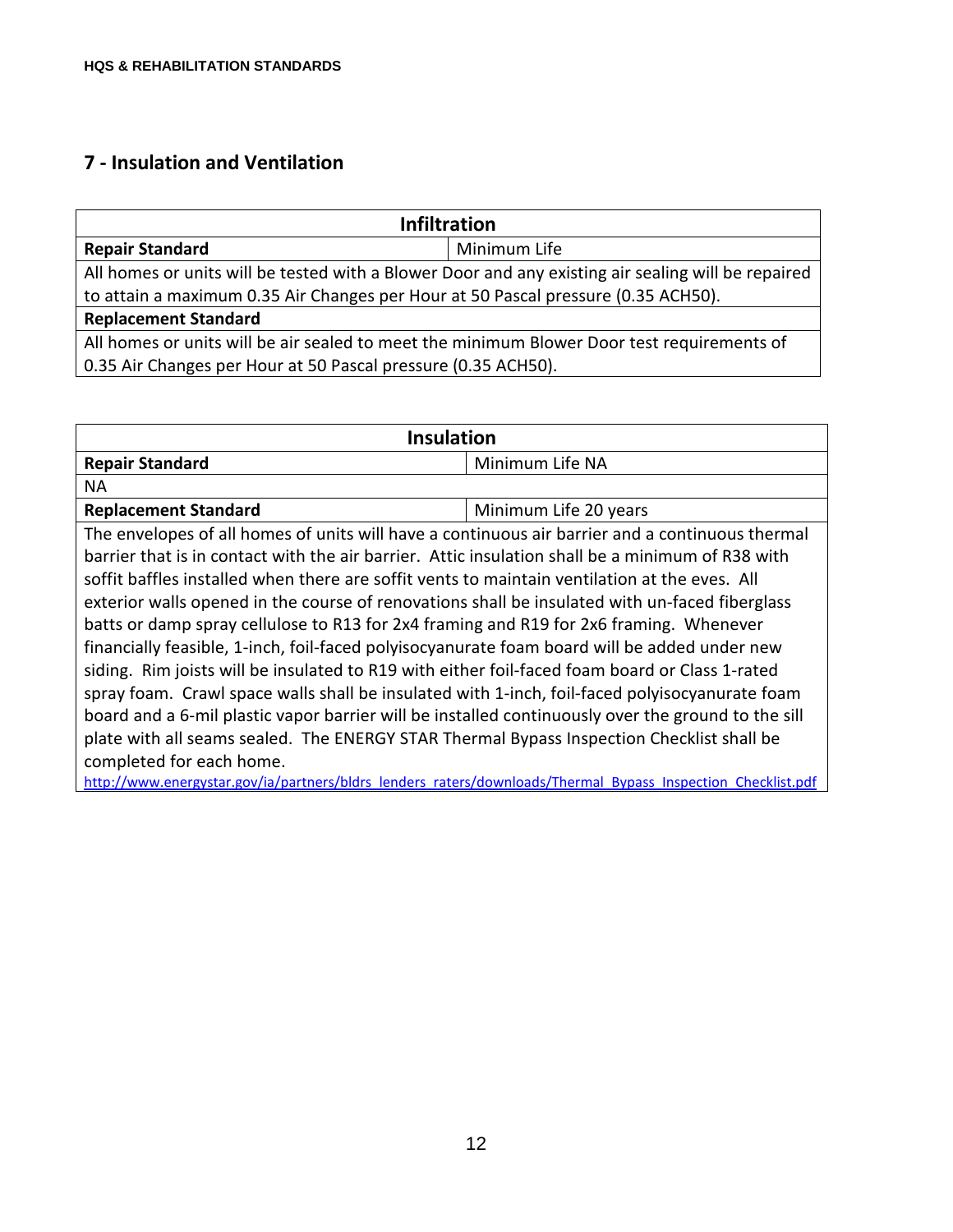| <b>Whole House Ventilation</b>                                                                  |                      |  |
|-------------------------------------------------------------------------------------------------|----------------------|--|
| <b>Repair Standard</b>                                                                          | Minimum Life 5 years |  |
| All homes shall meet the most recent ASHRAE 62.2 standard by using one bathroom fan             |                      |  |
| continuously operating at a verified CFM rate sufficient to meet the ASHRAE standard and        |                      |  |
| creating < 0.3 Sones of fan noise. The fan will also have a > 80 CFM boost function switched    |                      |  |
| one of three ways: by a switch at the entrance, with an adjustable time-delay function that     |                      |  |
| runs the fan for an additional period after the switch is turned off; or a motion detector with |                      |  |
| an adjustable time-delay function that runs the fan for an additional period after the motion   |                      |  |
| detector ceases to see motion; or by a humidistat.                                              |                      |  |
| <b>Replacement Standard</b>                                                                     |                      |  |
| As stated in the Repair Standard                                                                |                      |  |

| <b>Bath Ventilation</b>                                                                          |                       |  |
|--------------------------------------------------------------------------------------------------|-----------------------|--|
| <b>Repair Standard</b>                                                                           | Minimum Life NA       |  |
| <b>NA</b>                                                                                        |                       |  |
| <b>Replacement Standard</b>                                                                      | Minimum Life 10 years |  |
| One bathroom must have a bath fan that meets the Whole House Ventilation requirement and         |                       |  |
| also have a > 80 CFM boost function switched one of three ways: by a switch at the entrance,     |                       |  |
| with an adjustable time-delay function that runs the fan for an additional period after the      |                       |  |
| switch is turned off; or a motion detector with an adjustable time-delay function that runs the  |                       |  |
| fan for an additional period after the motion detector ceases to see motion; or by a humidistat. |                       |  |
| Any additional bathrooms must be mechanically vented to the $\geq$ 80 CFM standard with the      |                       |  |
| time-delay switching described above.                                                            |                       |  |

| <b>Kitchen Ventilation</b>                                                                         |                      |  |
|----------------------------------------------------------------------------------------------------|----------------------|--|
| <b>Repair Standard</b>                                                                             | Minimum Life 2 years |  |
| All kitchens must have functional mechanical ventilation operating at a minimum 120 CFM.           |                      |  |
| <b>Replacement Standard</b>                                                                        |                      |  |
| All kitchens must have mechanical ventilation operating at a maximum of 20 Sones and               |                      |  |
| producing a minimum of 150 CFM after accounting for ducting losses. All ductwork will be           |                      |  |
| heavy gauge galvanized metal, air tight with mastic-sealed seams (no duct tape). It is preferred   |                      |  |
| that mechanical ventilation exit at side walls and not at the soffit to minimize the potential for |                      |  |
| ice damming.                                                                                       |                      |  |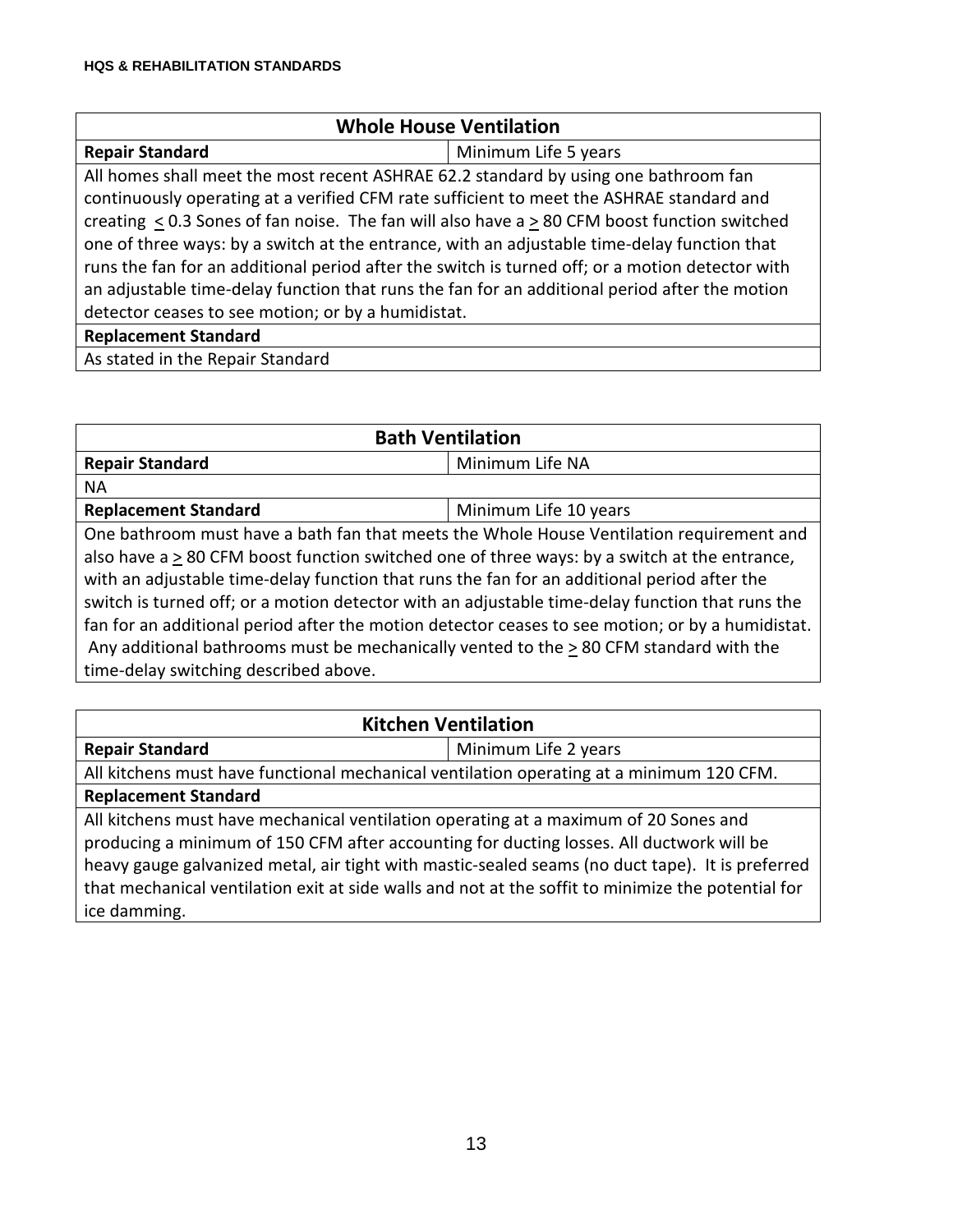| <b>Roof Ventilation</b>                                                                           |                      |
|---------------------------------------------------------------------------------------------------|----------------------|
| <b>Repair Standard</b>                                                                            | Minimum Life 5 years |
| 1 square foot of free venting must be supplied for every SF of area directly under the roof if    |                      |
| there is no soffit venting. 1 square foot of free venting must be supplied for every 300 SF of    |                      |
| area directly under the roof if 20% of the venting is soffit vent and if the living space ceiling |                      |
| directly below the roof has a rating of one perm or less. (1 perm is achievable with a coating of |                      |
| ICI Dulux Ultra Hide Vapor Barrier paint 1060-1200 per manufacturer's instructions)               |                      |
| <b>Replacement Standard</b>                                                                       |                      |
| The venting requirement is the same as with the Repair Standard above with a strong               |                      |
| preference for a combination of ridge vents, soffit vents and the one perm-rated ceiling          |                      |
| required for the 1 to 300 ratio.                                                                  |                      |

## **8 - Interior Standards**

| <b>Interior Walls and Ceilings</b>                                                            |                      |  |
|-----------------------------------------------------------------------------------------------|----------------------|--|
| <b>Repair Standard</b>                                                                        | Minimum Life 3 years |  |
| Holes, cracks and deteriorated and un-keyed plaster will be repaired to match the surrounding |                      |  |
| surfaces. All visual surfaces will be stabilized to minimize lead paint hazards using premium |                      |  |
| vinyl acrylic paint.                                                                          |                      |  |
| <b>Replacement Standard</b>                                                                   |                      |  |
| When necessary plaster will be replace by %" gypsum board. Fire-rated assemblies will be      |                      |  |
| specified on a project-by-project basis as required by local codes.                           |                      |  |

| <b>Flooring</b>                                                                                 |                      |  |
|-------------------------------------------------------------------------------------------------|----------------------|--|
| <b>Repair Standard</b>                                                                          | Minimum Life 3 years |  |
| Bathroom, kitchen and other water-susceptible floor areas will be covered with water-resistant  |                      |  |
| flooring that is free from tears or tripping hazards. Damaged wood floor will be repaired. When |                      |  |
| existing deteriorated carpet is installed over hardwood floors, the hardwood will be refinished |                      |  |
| whenever possible. Basement floors will be continuous concrete at least 1" thick.               |                      |  |
| <b>Replacement Standard</b>                                                                     |                      |  |
| Baths will receive resilient sheet goods over plywood underlayment, and kitchens will receive   |                      |  |
| resilient sheet goods or tile over plywood underlayment. Whenever possible rooms other than     |                      |  |
| kitchens and baths with existing wood flooring will be maintained as wood floors and            |                      |  |
| refinished when appropriate. Rooms other than kitchens or baths without usable wood floors      |                      |  |
| may be finished with carpet and associated products that are Carpet and Rug Institute's Green   |                      |  |
| Label certified. New basement slabs will be at least 3" thick and have a 6-mil vapor barrier.   |                      |  |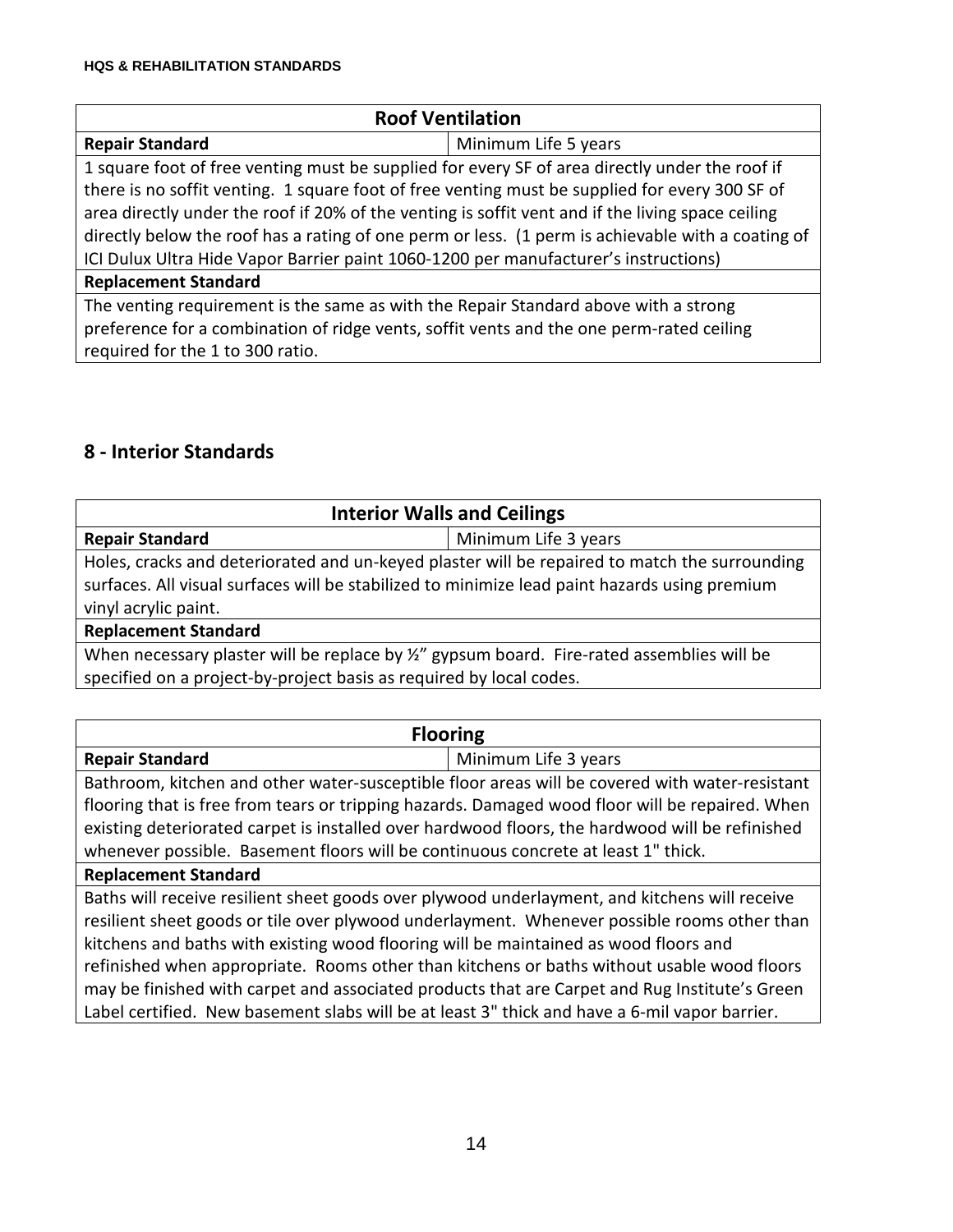| <b>Closets</b>                                                                               |                      |  |
|----------------------------------------------------------------------------------------------|----------------------|--|
| <b>Repair Standard</b>                                                                       | Minimum Life 5 years |  |
| Existing closets with a minimum depth of 2 feet will be maintained in good repair and have a |                      |  |
| shelf and clothes rod.                                                                       |                      |  |
| <b>Replacement Standard</b>                                                                  |                      |  |
| New closets may be created if there is a significant lack of storage space and the budget    |                      |  |
| permits. New closets will have a depth of 2 feet and include a shelf and clothes rod.        |                      |  |

| <b>Kitchen Cabinets and Countertop</b>                                                       |  |  |
|----------------------------------------------------------------------------------------------|--|--|
| <b>Repair Standard</b><br>Minimum Life 3 years                                               |  |  |
| Kitchens will have a minimum of 10 feet of countertop with base and wall cabinets (or        |  |  |
| dishwasher) to match. Existing cabinets with hardwood doors and face frames may be           |  |  |
| repaired if in good condition. All cabinets will be sound and cleanable.                     |  |  |
| <b>Replacement Standard</b>                                                                  |  |  |
| New kitchen cabinets will meet the ANSI A208.1 and A208.2 standard for formaldehyde          |  |  |
| content of particleboard and MDF, or have exposed edges of particleboard and MDF sealed to   |  |  |
| prevent the out-gassing of formaldehyde. Cabinets will have hardwood doors and face frames.  |  |  |
| There will be a minimum of 10 lineal feet of post-formed countertop with corresponding base  |  |  |
| cabinets and wall cabinets, and a dishwasher. Corners in countertop designs are permitted if |  |  |
| factory assembled. A drawer base (12" or 15") will be included in new cabinetry. A plastic   |  |  |
| laminate panel to match the countertop will be installed as a base cabinet to wall cabinet   |  |  |
| backsplash behind the range and extending 6 inches past the range on both sides, or if the   |  |  |
| range is in a corner along the side wall and trimmed with chrome metal edging.               |  |  |

## **9 – Electric**

| <b>Ground Fault Interrupter Circuits</b>                                                     |                      |  |
|----------------------------------------------------------------------------------------------|----------------------|--|
| <b>Repair Standard</b>                                                                       | Minimum Life 5 years |  |
| Non-functioning GFCIs will be replaced.                                                      |                      |  |
| <b>Replacement Standard</b>                                                                  |                      |  |
| All kitchen counter, bathroom and laundry receptacles will be replaced with a GFCI-protected |                      |  |
| receptacle or protected by a GFCI device.                                                    |                      |  |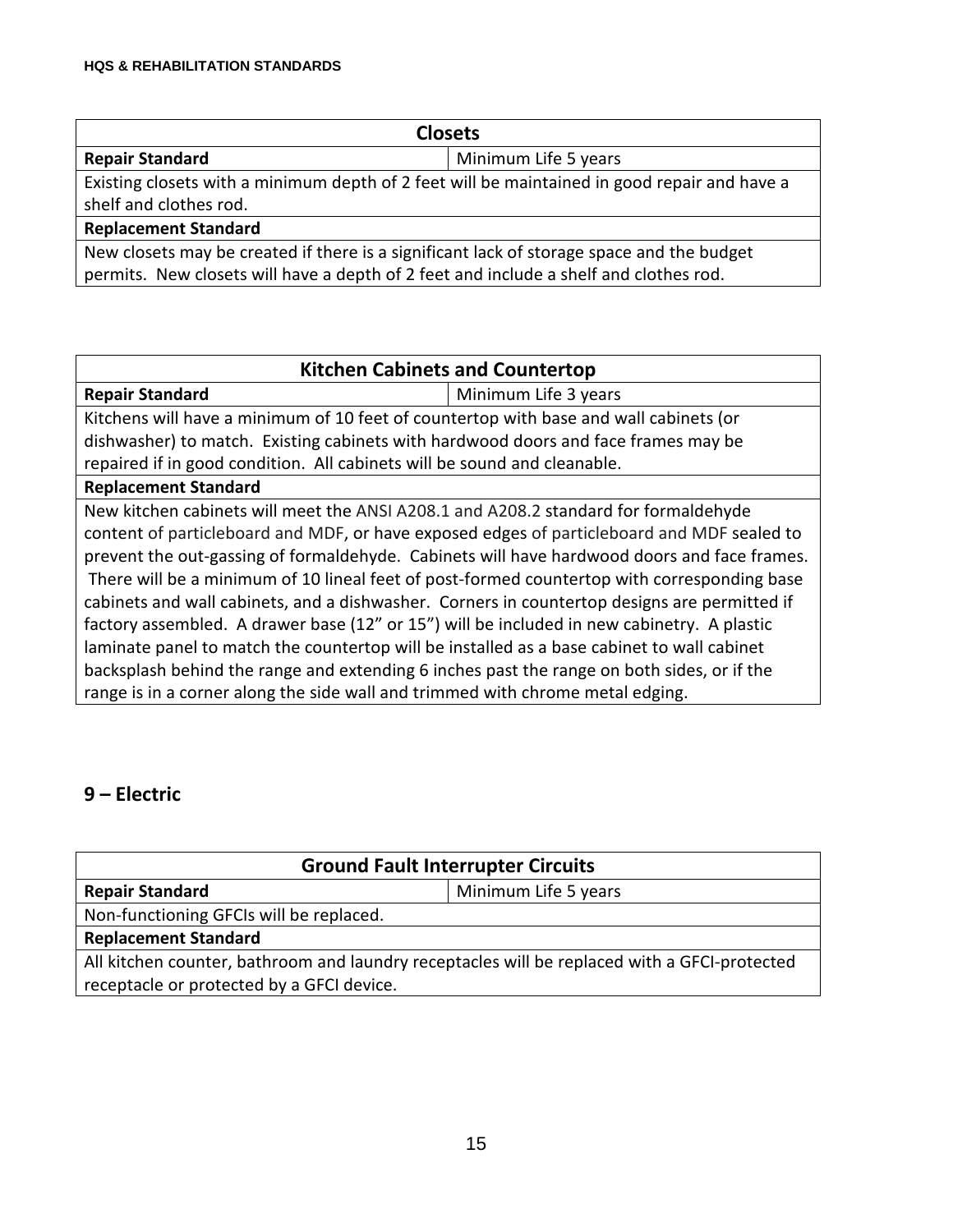| <b>Passage Lighting</b> |  |
|-------------------------|--|
|-------------------------|--|

**Repair Standard** Minimum Life 7 years

All lights and switches in hallways, stairs and other passages will be operable and safe. Existing fixtures with incandescent lamp fittings will have minimum 7W CFL replacement lamps installed.

#### **Replacement Standard**

All halls, stairs and rooms necessary to cross to other rooms and stairways must be well lit and controlled by a 3-way switch using concealed wiring. Attics, basements and crawl spaces must have utility fixtures. All new light fixtures will be ENERGY STAR labeled.

#### **Kitchen Electric Distribution**

**Repair Standard** Minimum Life 5 years

Existing receptacles, fixtures and switches will be safe and grounded.

**Replacement Standard**

**Repair Standard** 

Permanently installed or proposed stoves, refrigerators, freezers, dishwashers and disposals, washers and dryers will have separate circuits sized to N.E.C. Two separate 20-amp counter circuits are required with each kitchen area.

#### **Interior Electric Distribution**

| Minimum Life 7 years |  |
|----------------------|--|

Exposed knob and tube will be replaced. Every room will have a minimum of two duplex receptacles, placed on separate walls and one light fixture or receptacle switched at each room entrance. Where the source wiring circuit is accessible (e.g.. first floor above basements, in gutted rooms, etc.), receptacles will be grounded. All switch, receptacle, and junction boxes will have appropriate cover plates. Wiring will be free from hazard, and all circuits will be properly protected at the panel. Floor receptacles will be removed and a metal cover plate installed. Exposed conduit listed for the installed location is allowed. All kitchens, family rooms, dining rooms, living rooms, parlors, libraries, dens, bedrooms, sunrooms, recreation rooms, closets, hallways, and similar rooms shall be protected by an Arc Fault breaker. There must be one electrical receptacle at the service panel. Basements will have a minimum of 3 keyless bare bulb fixtures switched at the top of the stairs.

#### **Replacement Standard**

When a room's wall finishes are removed, it will be rewired to the latest version of the National Electric Code.

| <b>Service and Panel</b>                                                                           |                       |  |
|----------------------------------------------------------------------------------------------------|-----------------------|--|
| <b>Repair Standard</b>                                                                             | Minimum Life 10 years |  |
| Distribution panels will have a main disconnect, at least 10 circuit-breaker-protected circuits, a |                       |  |
| 100-amp minimum capacity and be adequate to safely supply existing and proposed devices. If        |                       |  |
| a working central air conditioning system is present, the minimum service will be 150 amp.         |                       |  |
| <b>Replacement Standard</b>                                                                        |                       |  |
| 200-amp service with a main disconnect panel containing at least 30 circuit breaker positions.     |                       |  |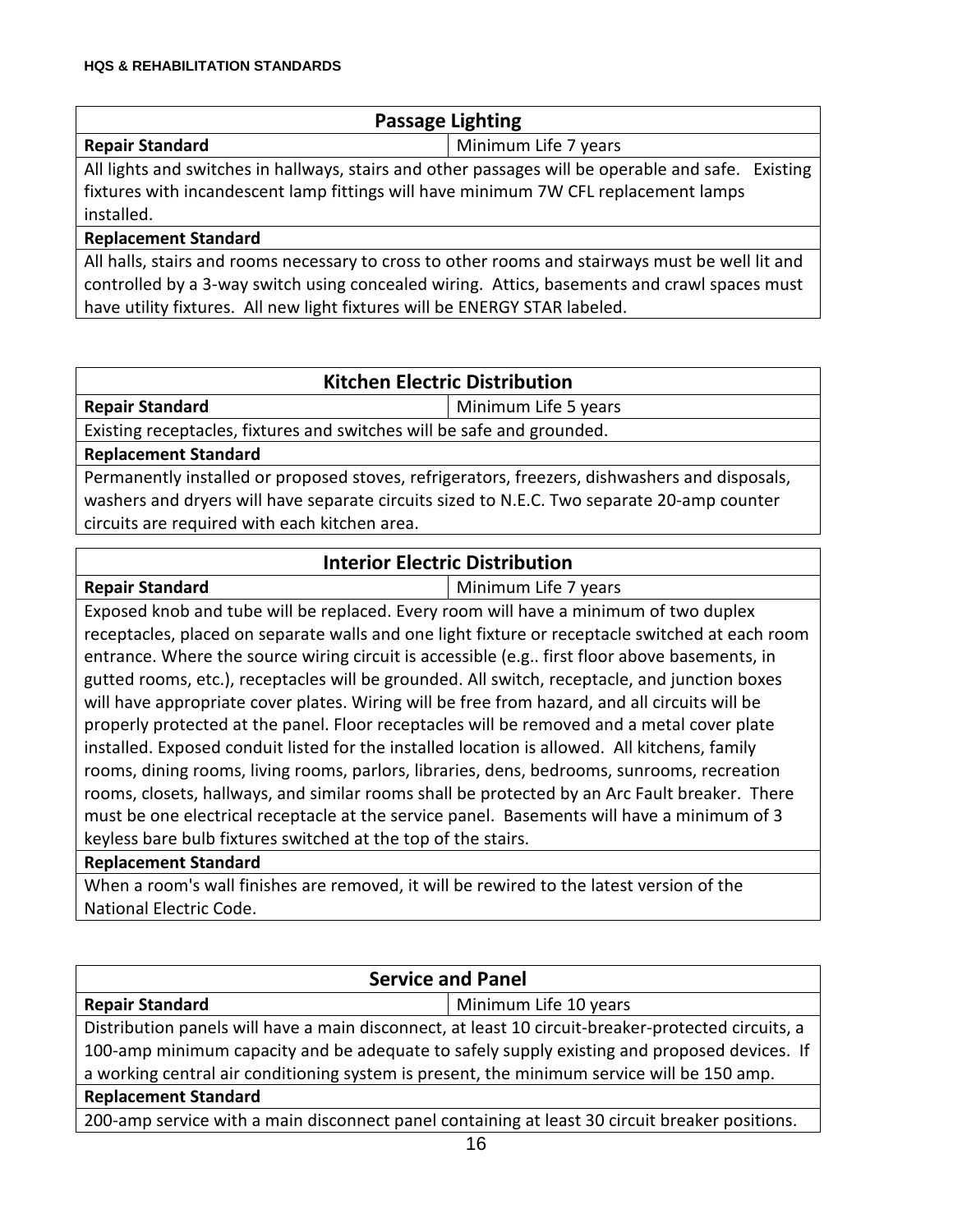## **10 - Plumbing System**

| Drain, Waste, Vent Lines                                                                 |                     |  |
|------------------------------------------------------------------------------------------|---------------------|--|
| <b>Repair Standard</b>                                                                   | Minimum Life 1 year |  |
| Waste and vent lines must function without losing the trap seal.                         |                     |  |
| <b>Replacement Standard</b>                                                              |                     |  |
| When walls are removed exposing vent and waste lines those lines will be reworked to the |                     |  |
| current mechanical code.                                                                 |                     |  |

| <b>Plumbing Fixtures</b>                                                                          |                      |  |
|---------------------------------------------------------------------------------------------------|----------------------|--|
| <b>Repair Standard</b>                                                                            | Minimum Life 3 years |  |
| All fixtures and faucets will have working, drip-free components. Toilets with greater that a 1.6 |                      |  |
| GPF rating will be replaced with a maximum 1.3 GPF model.                                         |                      |  |
| <b>Replacement Standard</b>                                                                       |                      |  |
| Single lever, metal faucets and shower diverters with 15-year, drip-free warranty and             |                      |  |
| maximum 2.0 GPM flow. White ceramic low-flow toilets (1.3 Gal), double bowl stainless steel       |                      |  |
| sinks, and fiberglass tubs with surrounds.                                                        |                      |  |

| <b>Plumbing Minimum Equipment</b>                                                             |                      |
|-----------------------------------------------------------------------------------------------|----------------------|
| <b>Repair Standard</b>                                                                        | Minimum Life 3 years |
| Existing equipment will be repaired to conform to the Housing Quality Standards.              |                      |
| <b>Replacement Standard</b>                                                                   |                      |
| Every dwelling unit will have a minimum of one single bowl sink with hot and cold running     |                      |
| water in the kitchen and at least one bathroom containing a vanity with a sink, and a         |                      |
| shower/tub unit, both with hot and cold running water, and a toilet. Redesigned kitchens will |                      |
| include an ENERGY STAR-labeled dishwasher.                                                    |                      |
| http://www.hudnsphelp.info/media/resources/GuidanceonNSPEligibleAppliancePurchases.pdf        |                      |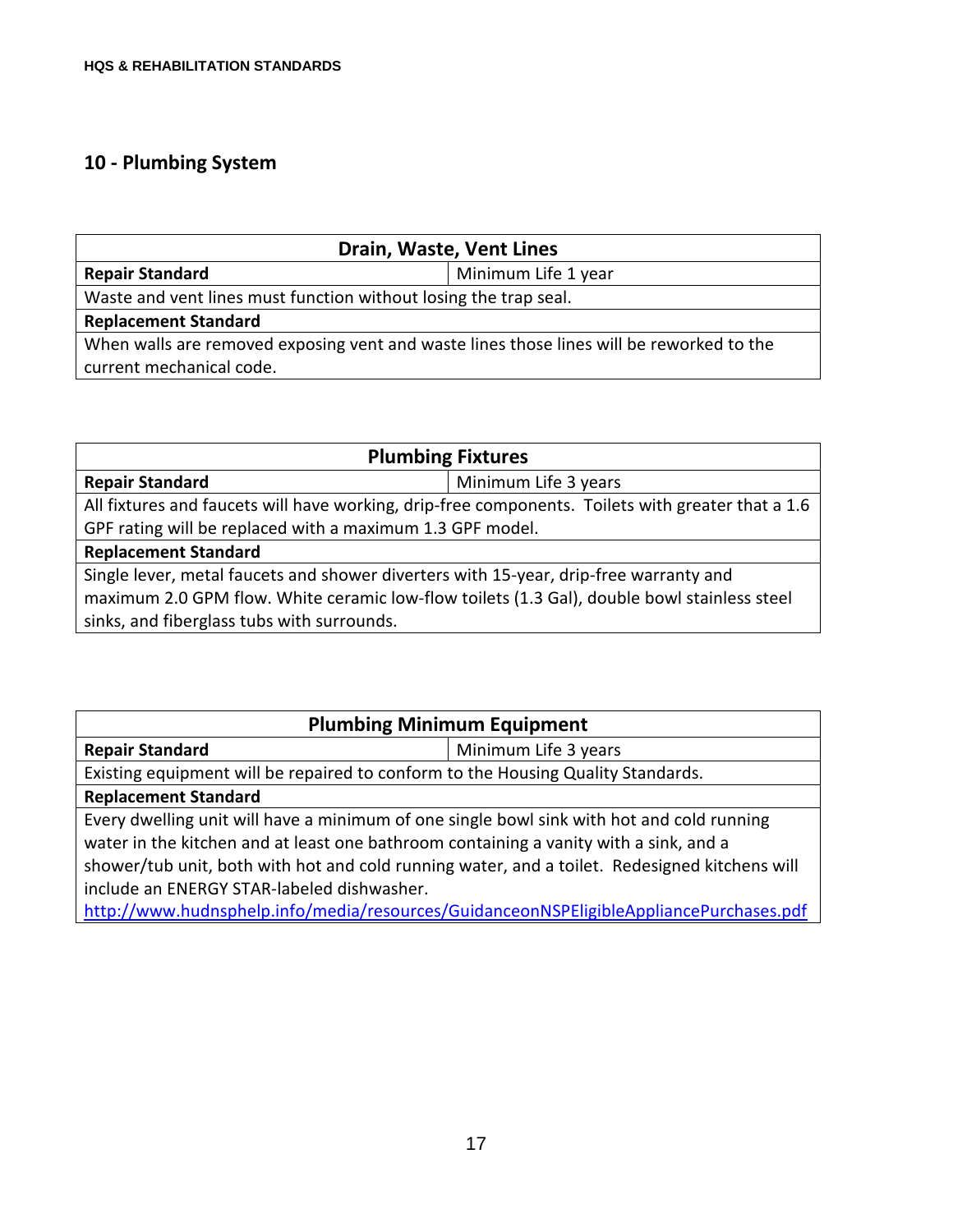| <b>Water Heaters</b>                                                                            |                      |
|-------------------------------------------------------------------------------------------------|----------------------|
| <b>Repair Standard</b>                                                                          | Minimum Life 7 years |
| Each housing unit will have a working water heater less than 3 years old with a minimum         |                      |
| capacity of 40 gallons if it is gas-fired. Gas water heaters more than 3 years old may be       |                      |
| repaired if it is clear that a repair will make it operable. All electric water heaters will be |                      |
| replaced with a gas-fired model.                                                                |                      |
| <b>Replacement Standard</b>                                                                     |                      |
| All units will have a minimum 40-gallon, gas-fired water heater with a 10-year warranty         |                      |
| installed to the current edition of the California Mechanical Code.                             |                      |

| <b>Water Supply</b>                                                                               |                       |
|---------------------------------------------------------------------------------------------------|-----------------------|
| <b>Repair Standard</b>                                                                            | Minimum Life 10 years |
| The main shut off valve must be operable and completely stop the flow of water to the house.      |                       |
| All fixtures must be leak-free and deliver sufficient cold water and, where applicable, hot water |                       |
| (such as, but not limited, to the kitchen sink, lavatory).                                        |                       |
| <b>Replacement Standard</b>                                                                       |                       |
| The main shut off valve must be operable and completely stop the flow of water to the house,      |                       |
| and should be replaced if it does not. Lead and galvanized pipe that is part of the water service |                       |
| or the distribution system will be replaced with copper. All fixtures will have brass shut off    |                       |
| valves. One freeze-protected exterior hose bib is required.                                       |                       |

## **11 – HVAC**

| <b>Air Conditioning</b>                                                                          |                       |  |
|--------------------------------------------------------------------------------------------------|-----------------------|--|
| <b>Repair Standard</b>                                                                           | Minimum Life - NA     |  |
| Non-functioning, non-repairable air conditioners will be removed and drained of all CFCs.        |                       |  |
| Existing central air conditioning will be inspected, serviced and refurbished to operate safely. |                       |  |
| <b>Replacement Standard</b>                                                                      | Minimum Life 20 years |  |
| New HVAC systems will have a rough-in installed for air conditioning (> 13 SEER)                 |                       |  |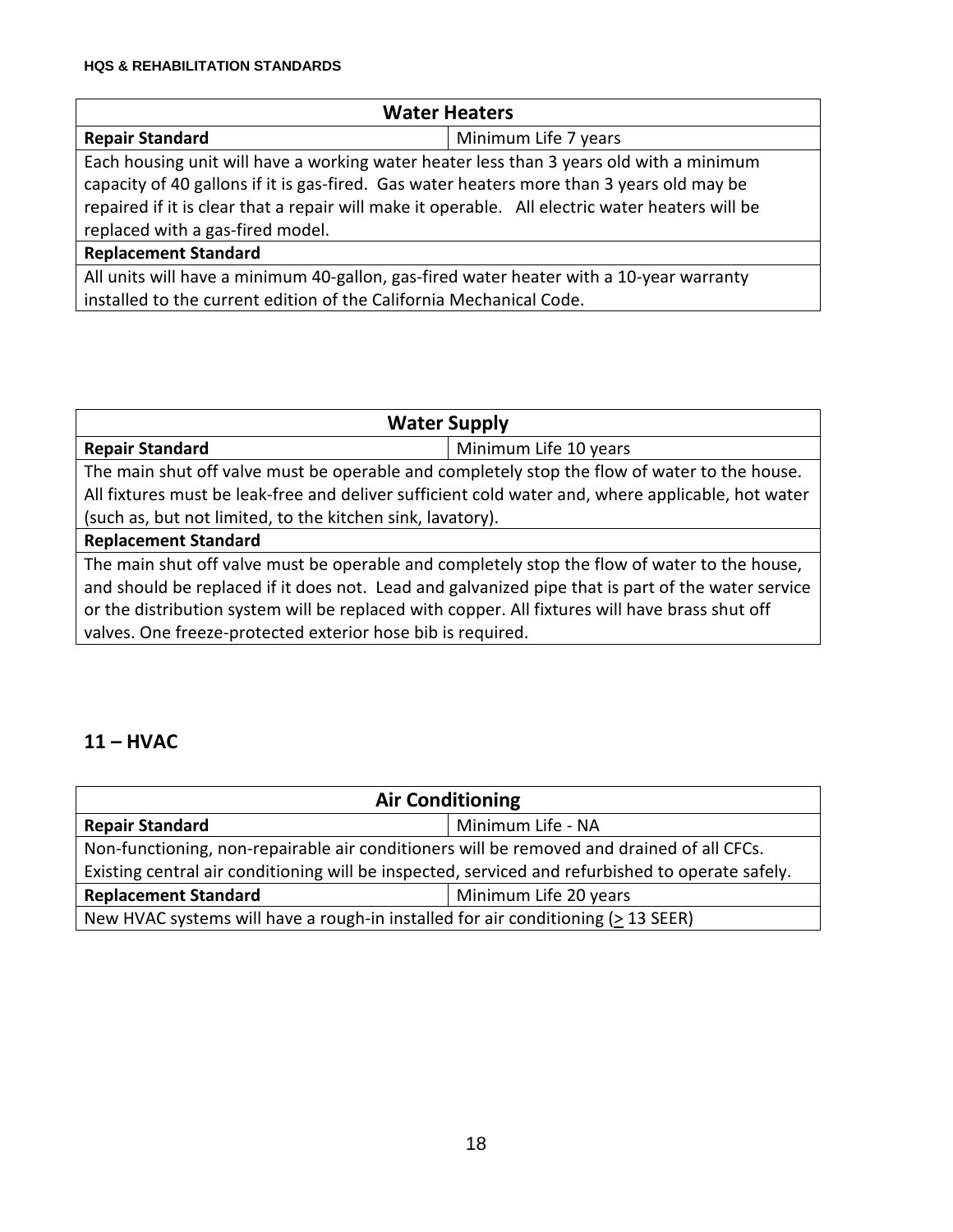| <b>Chimney Repair</b>                                                                      |                 |
|--------------------------------------------------------------------------------------------|-----------------|
| <b>Repair Standard</b>                                                                     | Minimum Life NA |
| Unused chimneys will be removed to below the roof line wherever roofing is replaced.       |                 |
| Unsound chimneys will be repaired or removed. When chimneys must be used for combustion    |                 |
| ventilation, they will be relined.                                                         |                 |
| <b>Replacement Standard</b>                                                                | Minimum Life NA |
| The creation of new flues is not recommended in this program. The use of high efficiency   |                 |
| closed combustion appliances is recommended to avoid the need for new flues. Replacement   |                 |
| furnace flues, when required, will be metal double- or triple-walled as recommended by the |                 |
| furnace manufacturer.                                                                      |                 |

| <b>Distribution System</b>                                                                    |                       |
|-----------------------------------------------------------------------------------------------|-----------------------|
| <b>Repair Standard</b>                                                                        | Minimum Life 5 years  |
| Duct work and radiator piping will be well supported, insulated in unconditioned space and    |                       |
| adequate to maintain 68°F measured 36" off the floor when the outside temperature is the      |                       |
| average yearly minimum, in all habitable and essential rooms. All duct work will be insulated |                       |
| to R-7, sealed at all seams with mastic (not tape) and pressure tested to eliminate leakage.  |                       |
| <b>Replacement Standard</b>                                                                   | Minimum Life 25 years |
| All duct work will be insulated to R-7, sealed at all seams with mastic (not tape), pressure  |                       |
| tested to eliminate leakage and run within a concealed chase of spaces.                       |                       |

| <b>Heating System</b>                                                                                 |                       |
|-------------------------------------------------------------------------------------------------------|-----------------------|
| <b>Repair Standard</b>                                                                                | Minimum Life 5 years  |
| Workable existing heating systems will be inspected and serviced to operate in a safe manner.         |                       |
| Regardless of condition, resistance electric heating systems will be removed and replaced with        |                       |
| systems as described below, unless the home has either a very low heating load to super-              |                       |
| insulation, solar gain or a mild climate.                                                             |                       |
| <b>Replacement Standard</b>                                                                           | Minimum Life 25 years |
| Gas-fired heating plants will be rated at $\geq$ 92% AFUE or better. Oil-fired furnaces will be rated |                       |
| at > 83% AFUE or better. Oil-fired boilers will be rated at > 85% AFUE or better. Heat pumps          |                       |
| will be rated at $\geq$ 15 SEER. Setback thermostats are required. When electric resistance heating   |                       |
| systems are replaced, soffits for ductwork and/or new distribution pipes for hot water heating        |                       |
| systems will be provided. Up to 4 lineal feet of resistance electric heating strips per 1000          |                       |
| square feet of floor area may be retained or installed in areas that are not cost effective to        |                       |
| heat via ductwork or hot water distribution systems.                                                  |                       |